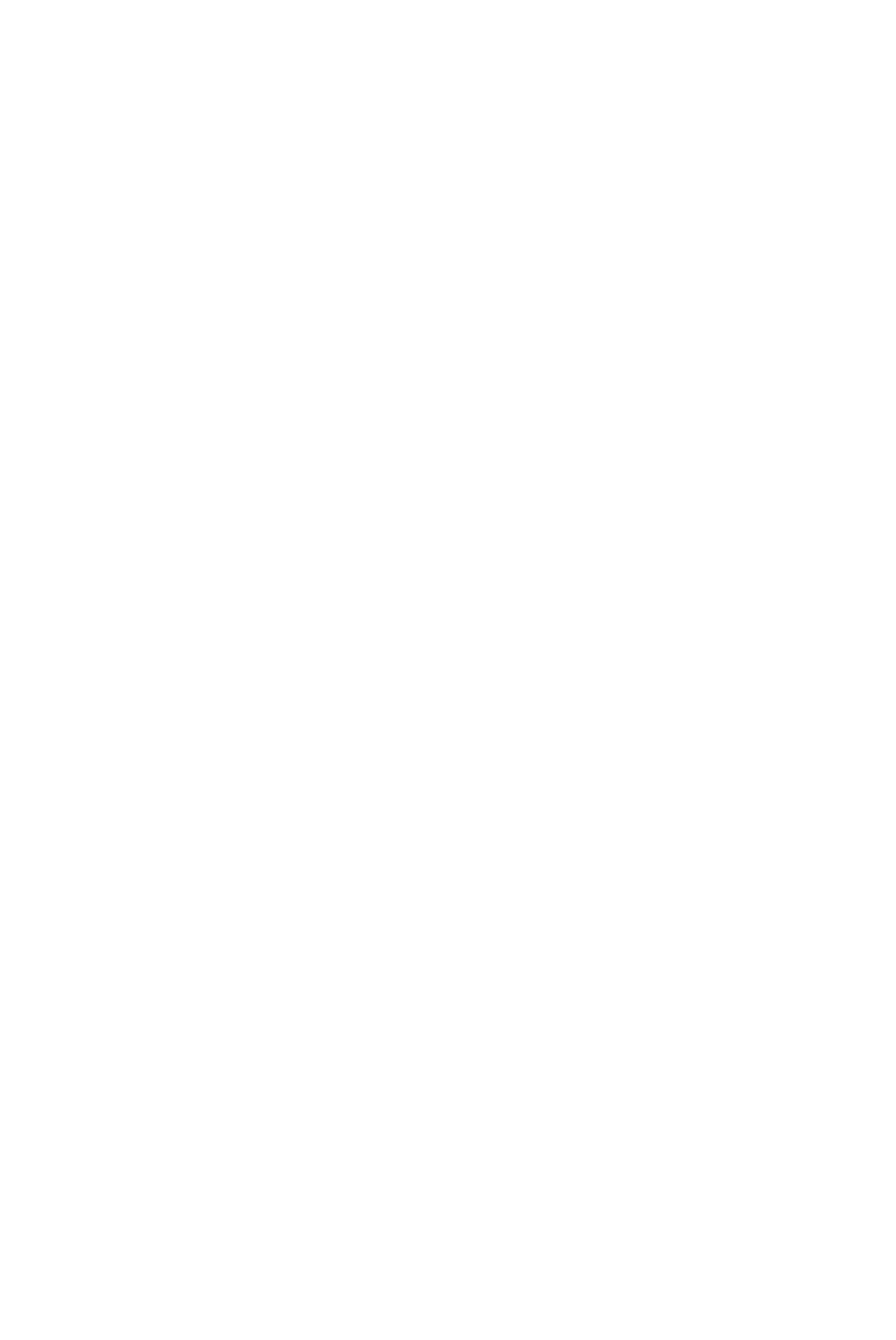# **INGE MELDGAARD**

**A Novel**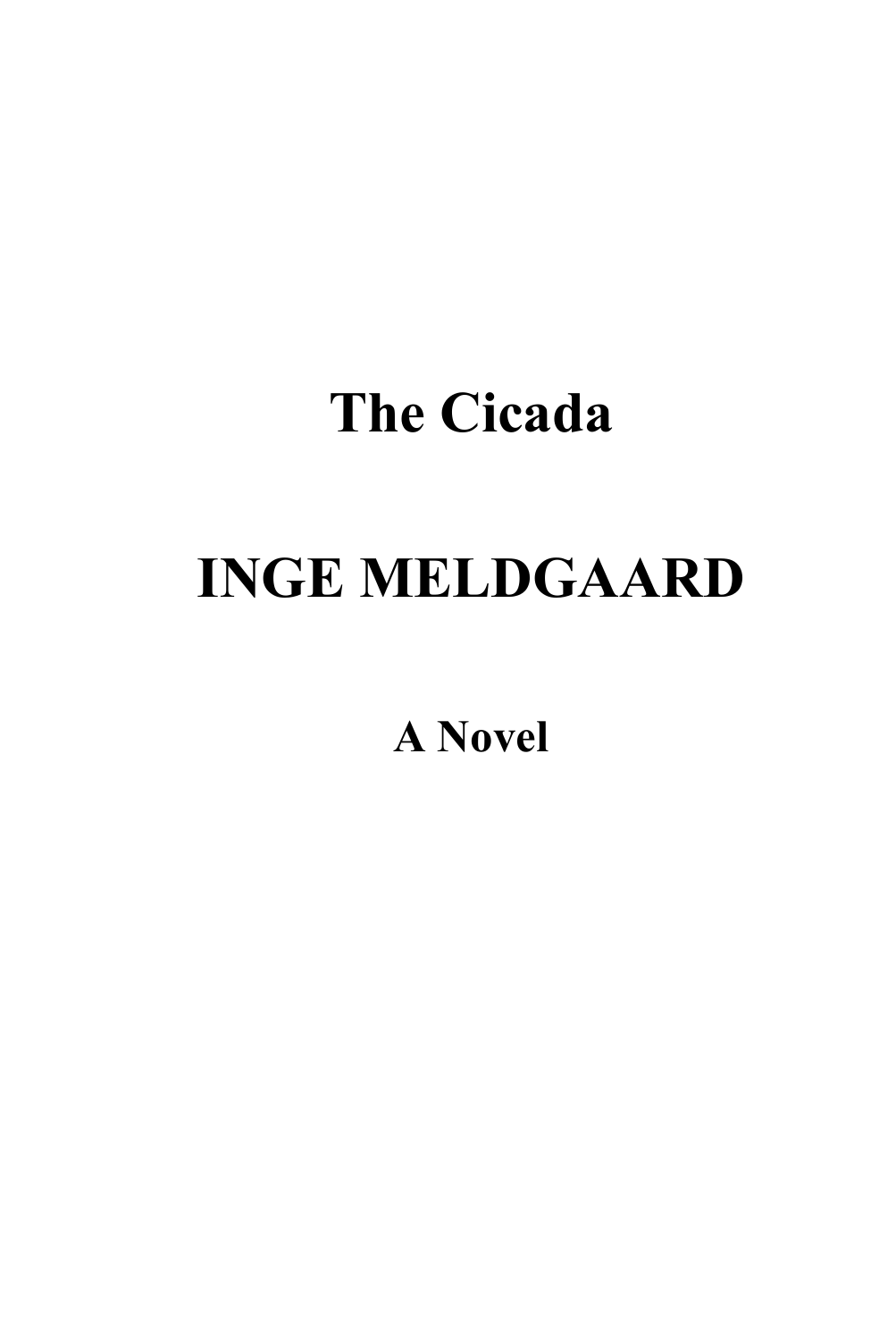Published by Inge Meldgaard 18 Colby Drive, Belgrave Heights Victoria, Australia 3160

First published by Aquinine Books, 2009

#### **Australian distributor:**

Digital Print Australia 135 Gilles Street, Adelaide South Australia, Australia 5000 www.digitalprintaustralia.com books@digitalprintaustralia.com

Second Edition: July 2013

*Copyright © 2013 Inge Meldgaard* 

National Library of Australia Cataloguing-in-Publication entry:

Author: Inge Meldgaard Title: The Cicada ISBN: 978-0-646-59434-7 Dewey Number: A823.4

This book is a work of fiction. The characters and incidents portrayed are the product of the author's imagination and are not real. Any resemblance to actual events or persons or real organisations similar in name and description, is purely coincidental.

All rights reserved. No part of this book may be used or reproduced in any manner without the written permission of the author, except for brief quotations with attribution and those contained in critical articles or reviews.

> Cover design and artwork by Inge Meldgaard Website: ingemeldgaard.artworkfolio.com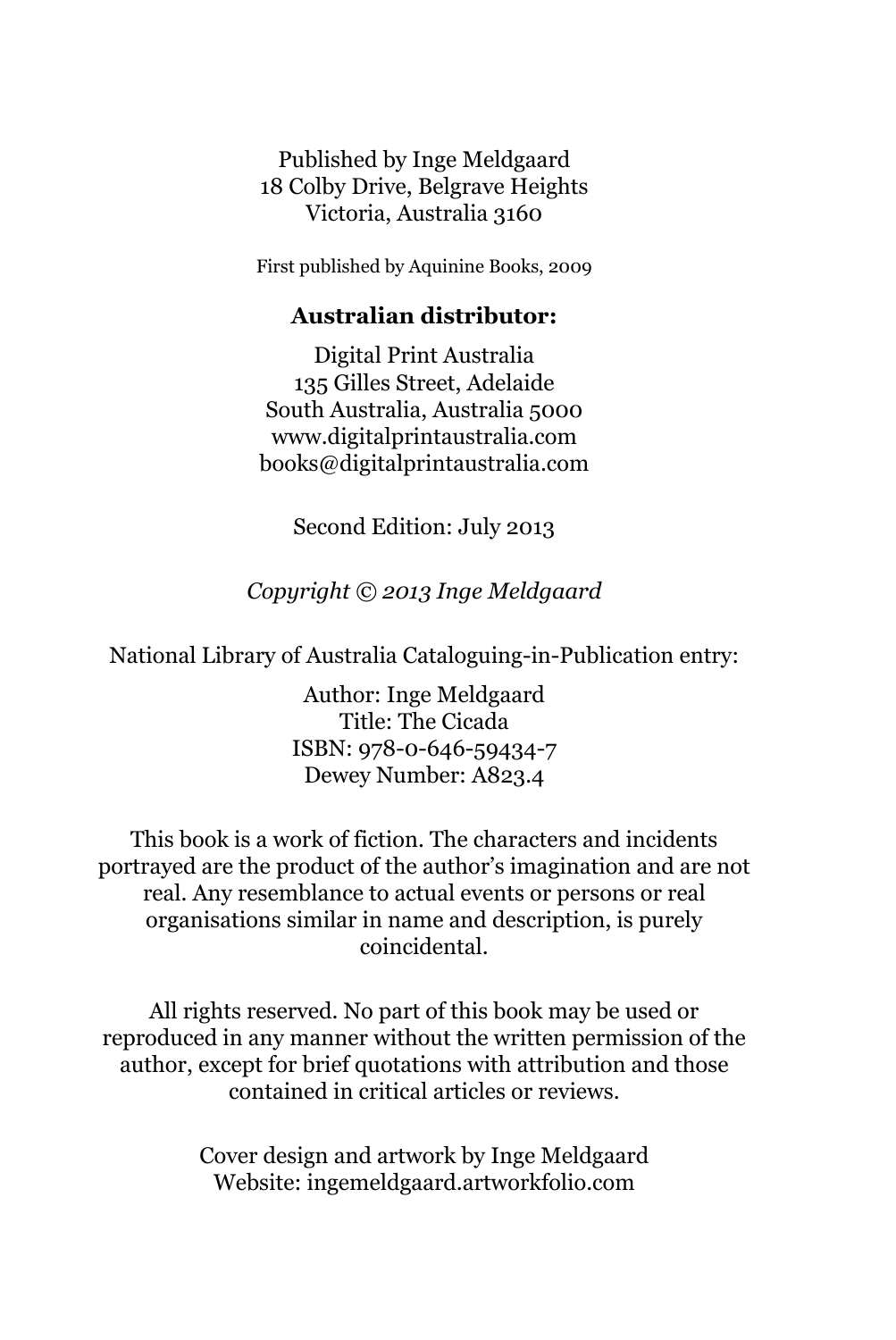To my sister Tove, with love.

### 'Heaven's gold is kindness of heart.'

### Warwick Collins *The Rationalist*  1993

This second edition of *The Cicada* is the result of several revisions since it was first published in 2009. I sincerely hope the reader will enjoy this substantially improved version and go on to read its sequels, *A Death In The Making* and *The Seed Gatherers*.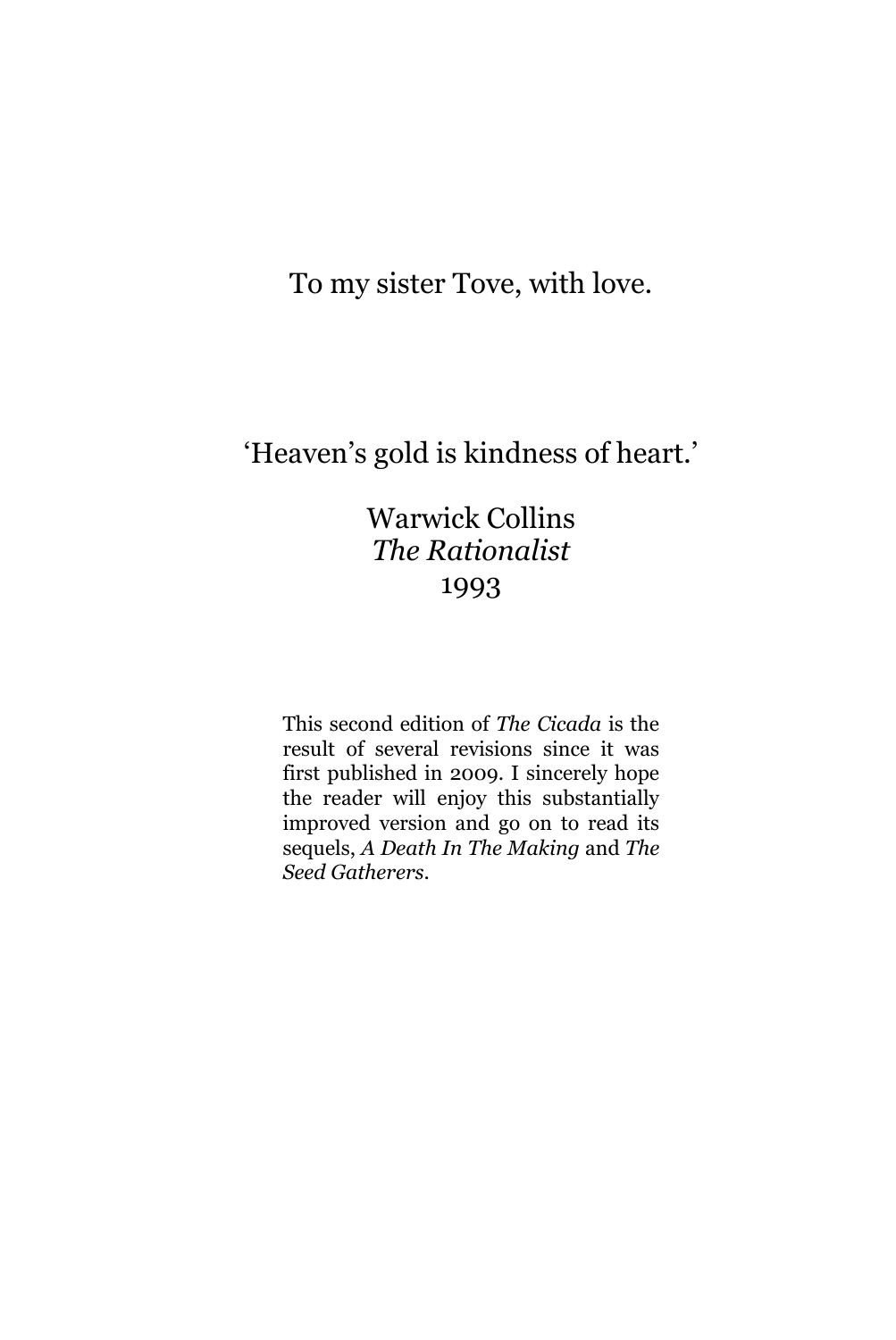#### **MAIN CHARACTERS**

#### **The Willsmere Scientists – Melbourne, Australia**

| Karla                  | Geneticist                                                                                                          |
|------------------------|---------------------------------------------------------------------------------------------------------------------|
| Mik Theophanous        | <b>Botanist</b>                                                                                                     |
| Tamara Solanum         | <b>Agricultural Scientist</b>                                                                                       |
| Søren Thorup           | Zoologist, on temporary assignment from<br>Greenland                                                                |
|                        | <b>The Other Scientists</b>                                                                                         |
| Martha                 | Environmental Scientist, Lamington,<br>Queensland, Australia                                                        |
| Meng Jarrah            | Australian Palaeontologist employed by the<br>Papuan and Myanmarian Governments as a<br><b>Research Coordinator</b> |
| Zago                   | Federation Research Coordinator, based in<br>Oslo, Norway                                                           |
| Sirinya                | Federation Researcher, Serro do Cachimbo,<br><b>Brazil</b>                                                          |
| Eduardo Arreza         | Federation Researcher, Serro do Cachimbo,<br><b>Brazil</b>                                                          |
| Owain                  | Brother to Gwenllian, Melbourne-based<br>government Research Coordinator                                            |
|                        | <b>The Peacekeepers</b>                                                                                             |
| <b>Chiu Liow Jones</b> | Melbourne, Australia                                                                                                |
| Welcome                | Criminologist and Psychologist, Melbourne,<br>Australia                                                             |
| Freddi                 | Jamaican, on assignment in Myanmar, half-<br>sister to Chiu Liow                                                    |
|                        | The Federation Special Investigation Unit, based in Luzerı                                                          |

#### **The Federation Special Investigation Unit, based in Luzern, Switzerland**

| Rohan Maerz   | <b>FSIU</b> Coordinator  |
|---------------|--------------------------|
| Morag MacIain | <b>FSIU</b> Investigator |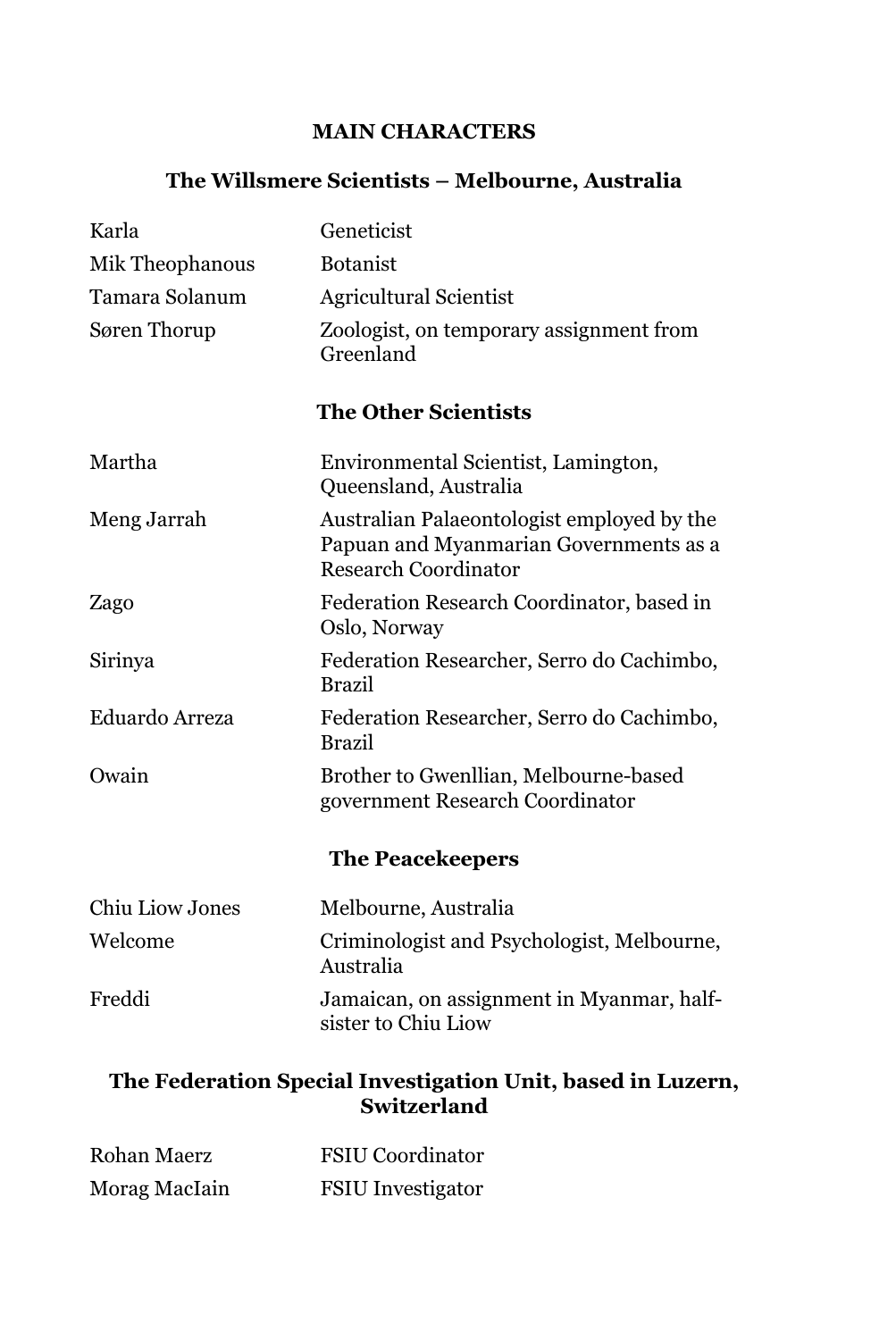#### **The Australian Information Technologists, Melbourne Central Computer Site**

Lance Melrose Naylor Senior Systems Technologist Gwenllian Marika Thanh Fong Lau

#### **The Cats**

| Fliedermus  | Companion to Mik Theophanous |
|-------------|------------------------------|
| Possum      | ditto                        |
| Red Matilda | ditto                        |
| Shela       | Companion to Freddi          |
| Aurora      | Companion to Rohan Maerz     |
|             |                              |

#### **Others**

| Kenjiro Kakura  | Director of Wyvern Meridian                                 |
|-----------------|-------------------------------------------------------------|
| Mervyn Bradshaw | Sponsor of Bendigo Theatre Company                          |
| Erminio         | Senior Research Assistant, Epsilon Pty Ltd<br><b>Brazil</b> |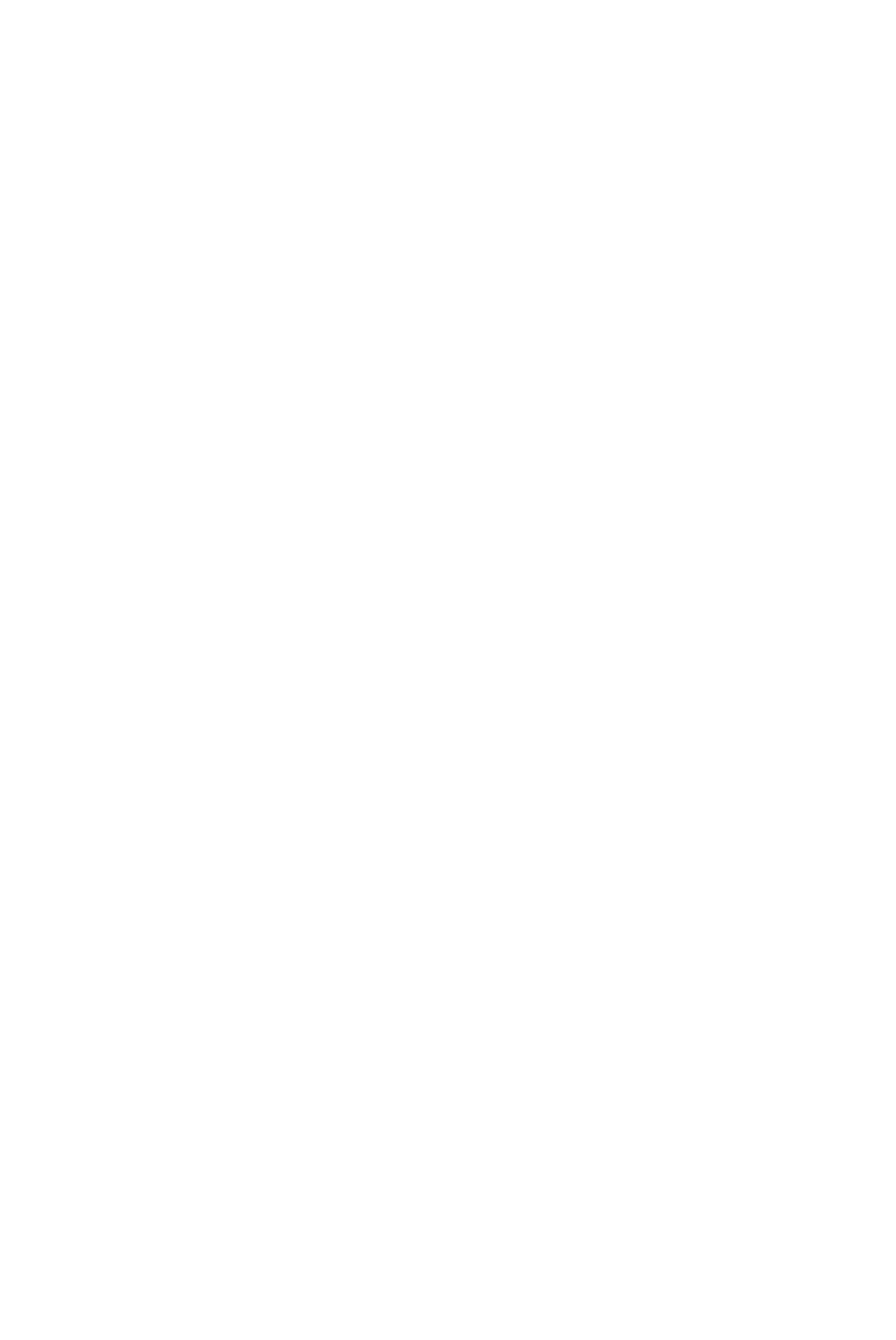#### **PROLOGUE**

Despite the grim laws of nature and the effect of human arrogance taking its toll in famine, disease, war and environmental degradation, in the year 2050, the world's population reached ten billion, and by 2090, had risen to twelve billion. By 2135, with a population of fifteen billion, Earth was now in a state of crisis. Species extinctions increased exponentially and the planet's ecosystems were at breaking point.

The sick, the frail, the prematurely born and the disabled could no longer gain access to dwindling medical supplies and overextended facilities, so died in their hundreds of millions. Life expectancy dropped to a meagre fifty-six years in even the least affected countries – while women continued to give birth in agony and sorrow.

As the world's climate became increasingly unstable, and the wealthier nations began to feel the direst impacts, an awareness of the need for global government developed. The United Nations Assembly was transformed into the World Federation of Nations.

Economic and technological aid, together with political incentives, were offered to those countries unable, or unwilling, to introduce population control or effective resource conservation measures. Some resisted what they perceived as interference and closed their borders, nationalising foreign-owned industries in a vain attempt to exclude the outside world. Others saw themselves as powerful enough to defy both the Federation and the inevitable consequences of their actions, so declared war – and solved their population problems by losing.

By the middle of the twenty-third century, the world was finally at peace, but had lost most of its natural forests and other wild places. Humans now numbered a mere three billion.

Two hundred years later, a massive global effort is in place to restore Earth's devastated ecosystems, but the Federation is about to face an enemy who even they may be unable to defeat.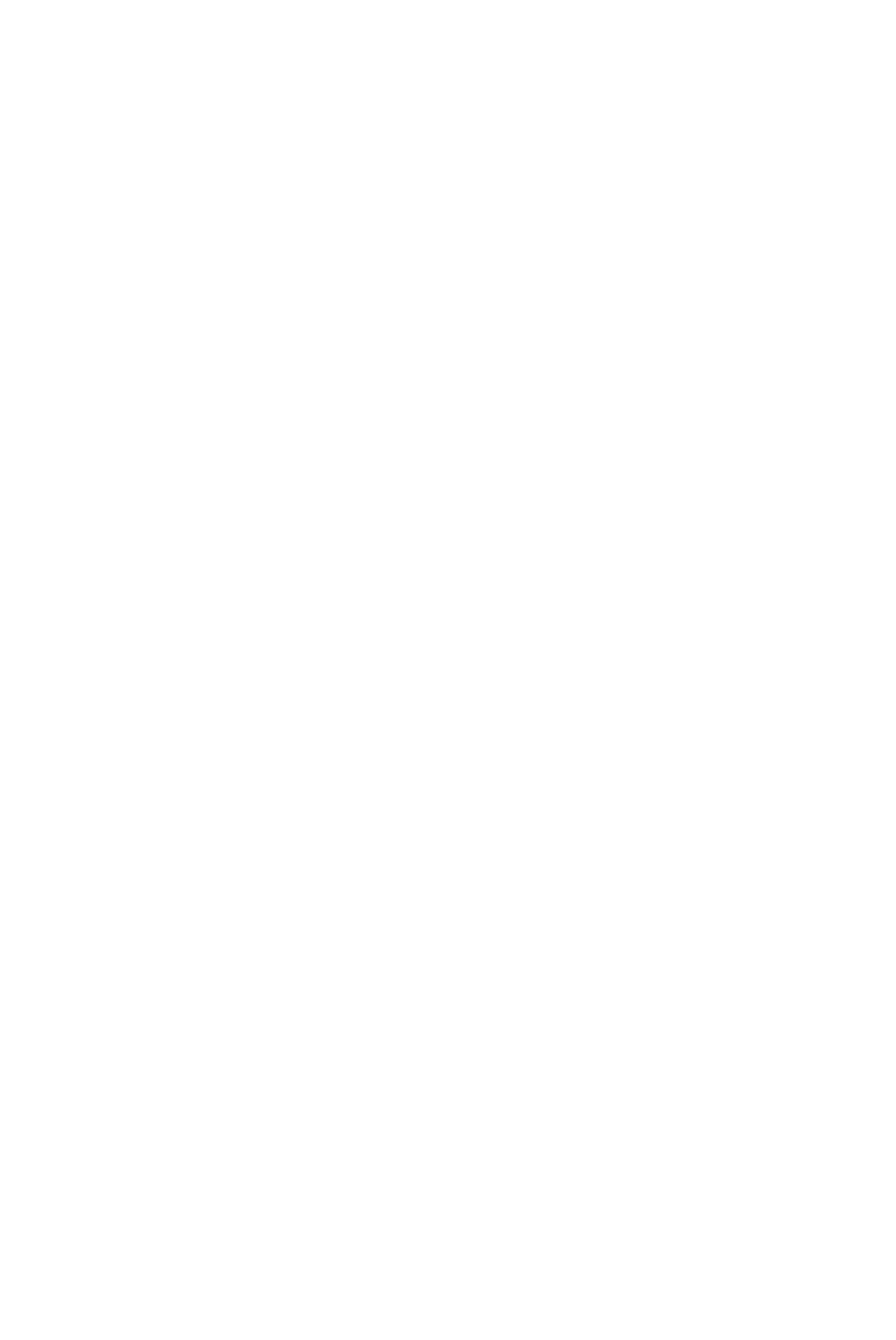#### **P A R T I**

#### **CHAPTER ONE**

As Karla walked along the riverbank, enjoying the sharp, clean scent of eucalypts and the unusual summer coolness of the early morning, a faint, blurred image began to form in her mind. When the image grew clearer, she broke into a run, her heart pounding. Two minutes later, she paused outside Willsmere's vast research complex, catching her breath and glancing at the security system's retina scanner. The gates silently opened and the young woman walked swiftly along the smooth, gravelled walkway. There was another agonising wait while a second retina scan was performed, allowing the massive wooden doors of the main building to finally swing open.

By the time Karla reached her laboratory, sunlight was pouring through the windows, all too clearly showing the ruins of what had been her life's work. The once beautifully presented plant specimens, painstakingly catalogued over the past ten years, were now a brown pulpy mass, mixed with shards of plastiglass from the nearby culture cabinets. An acrid smell of burning permeated the whole room. The cat, Fliedermus, was there, crouched inside an empty storage cupboard, tail lashing from side to side, eyes huge and ears flattened in rage.

Controlling herself, Karla spoke softly: 'I'm here; you're safe now. Where's Mik?' She crouched down to hold out a hand. 'Is he in the other lab?'

Fliedermus leapt to the floor, snarling, hackles raised. She hurled herself frantically against the closed door to the second laboratory, scratching the surface with her long, needle-sharp claws. Karla suddenly knew what she would find. When they entered the room, the cat's vivid imagery ceased and an icy calm replaced the fear in her mind. Even so, Karla's hand trembled as she cautiously lifted a curl of Mik's hair away from his forehead, revealing an ugly gash. A trickle of blood stained the sleeve of his loose white shirt. Fliedermus licked his cold hand and mewed piteously. Slumped over his keyboard, he didn't respond.

'Mik,' whispered Karla, her voice strained. 'Mik,' she called, more loudly this time, 'can you hear me?' He still didn't respond, so she pressed her fingers to his neck, feeling for a pulse, which, to her vast relief, was strong and steady. Placing her hand onto his computer's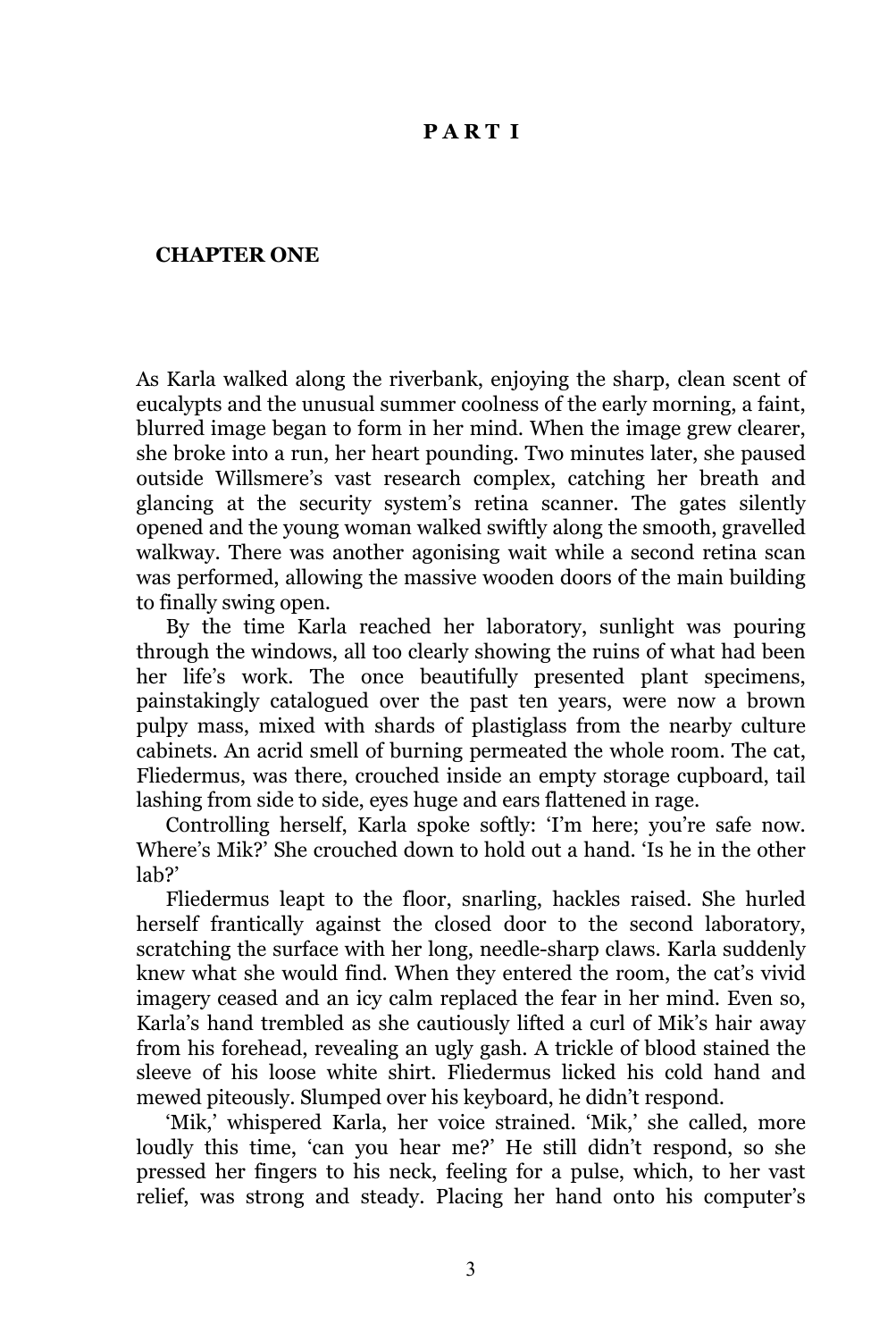identity pad, Karla asked for an ambulance, then spoke to the medtech who answered, giving brief details of the situation.

Shortly afterwards, the computer informed her that Willsmere's security system had authorised the approach of an ambulance, which was soon hovering on the grassy verge outside. However, by the time two cheerfully competent ambutechs strode in, Karla was beginning to feel dizzy, and even slightly faint from shock. Taking a few uncertain steps towards them, she hesitated, took a deep breath, and put a hand to her forehead. One of the women immediately took hold of her arm and helped her sit down. Meanwhile, the second ambutech examined Mik, and then together, the two women lifted him onto the hoverbed they had brought with them.

When they turned to speak to Karla, she pointed to the longhaired brown tabby crouching nearby, who was watching them all closely. 'That's Fliedermus, Mik's cat,' she said. 'While I was still outside the gates, I could sense her calling me…warning me of what had happened. She was in *my* lab when I arrived and this door was shut. She must have stayed in there all night.' Tears gathered in her eyes. 'I thought Mik had been killed!'

'Yes, we understand how you feel, Karla, but overall, your colleague seems fine,' said one of the ambutechs, with a reassuring smile. 'The cat may even have helped him. It'd be an idea for her to come along with our patient, if that's okay with you?'

Fliedermus answered for Karla by leaping lightly onto the hoverbed and curling the tip of her tail protectively around one of Mik's feet.

As the group moved slowly towards the main entrance, Karla's friend, Tamara, came running in, alarm drawn on her round, dimpled face.

'What the blazes is going on here? Why is there an ambulance? Is that Mik? What's happened to him? Karla, are you all right?'

Karla put an arm around Tamara's shoulders, saying, as calmly as she could manage, 'Someone's broken in and they've attacked him; Fliedermus warned me just before I arrived. Apparently he isn't seriously hurt, but the ambutechs are taking him to the nearest medcentre and want her to go as well. I think it's best if we leave them to it and take a look around. My lab's completely wrecked… Aside from that, I don't know if there's any other damage, or if anything's been taken.'

Angrily blinking away the sudden tears, Tamara made an effort to stop her hands from trembling, then gave Karla a quick hug and turned away to catch up with the ambutechs. She could see Mik's colour was improving and hesitantly touched his face, then stroked Fliedermus, who gently rubbed her head into Tamara's hand. Drawing back, she linked arms with Karla, who had followed her, and together they walked silently alongside the hoverbed until it reached the waiting ambulance. Once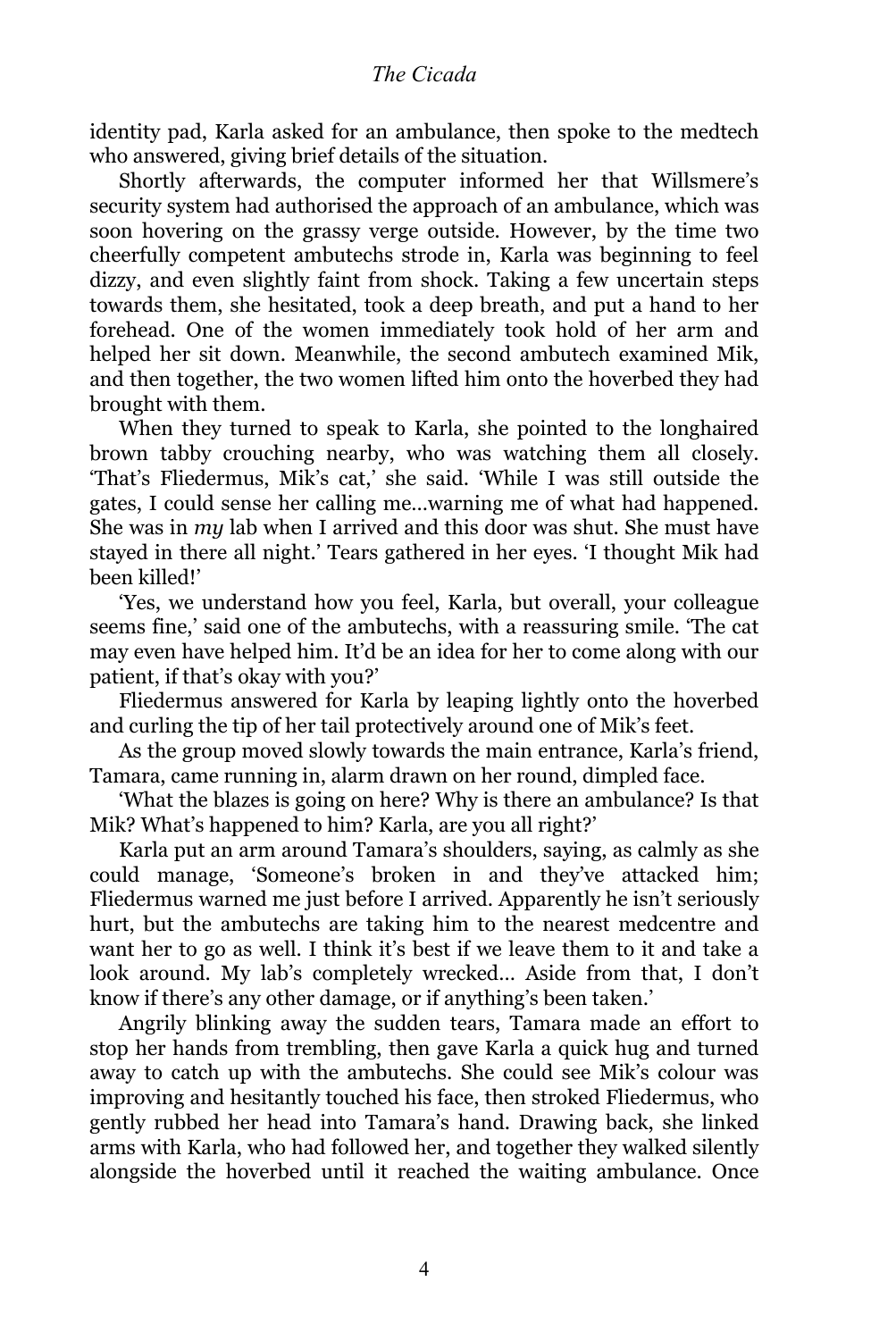everyone was on board, it hummed softly and lifted off, rapidly disappearing from sight.

When Tamara placed her hand onto the identity pad of Karla's computer, it failed to respond to her voice, so she checked the power source to make sure it was still on. It was, although the screen was completely blank.

'Damned idiots!' she exclaimed. 'They must've completely wiped it, or there'd be *some* response! Why bother? There's nothing here that isn't on the network as well.' Tamara swore again, needing to release the anger that for the moment had replaced her earlier fear.

She and Karla had already discovered that all the hand readers from both laboratories were gone. It could only mean that someone had stupidly, senselessly – and possibly dangerously – tried to interfere with Willsmere's research. No one had done that for over a century. Not since 2337, when an obscure group made their final attempt to steal the frozen gene pool of their 'martyred' cult-creature, the Queensland cane toad.

'We'll have to notify the peacekeepers,' she concluded.

'Yes, and Zago,' agreed Karla, running a hand through her already tousled hair, 'she'll need to know what's happened, though before we do, we'd better check the other computers.' She stretched her arms and flexed her broad, strong shoulders, trying to ease the tension in them. 'Sorry, but I need to clear my head. I want to take a quick walk outside. Could you call the peacekeepers? I expect they'll only want the basics to begin with… I won't be long.'

Tamara noticed that Karla's normally healthy countenance was pale and drawn. 'Sure,' she replied, smiling bravely, but with a catch in her voice. 'Hopefully I'll have some coffee ready by the time you're back.'

Making an effort to remain calm, she identified herself to the other computer in the laboratory, then instructed it to run a full operational diagnostic. After following the same procedure for Mik's and then her own, all three computers reported their systems to be normal. Her own asked if she wanted anything else done.

'Yes,' she replied, 'please contact the nearest peacekeepers.'

The screen soon displayed a cheerful dark-complexioned face, topped by an unruly mop of straight black hair. The peacekeeper identified himself as Chiu Liow Jones, while the routine message "Identity Confirmed" appeared at the bottom of the screen, together with the date: the fourteenth of November 2450.

'Thank the Sun we've got building scanners linked to this machine,' thought Tamara. 'At least I can show them what's happened.' She stuttered a few times, and then in an artificially cool voice, said, 'My name is Tamara Solanum. I'm a research scientist and someone has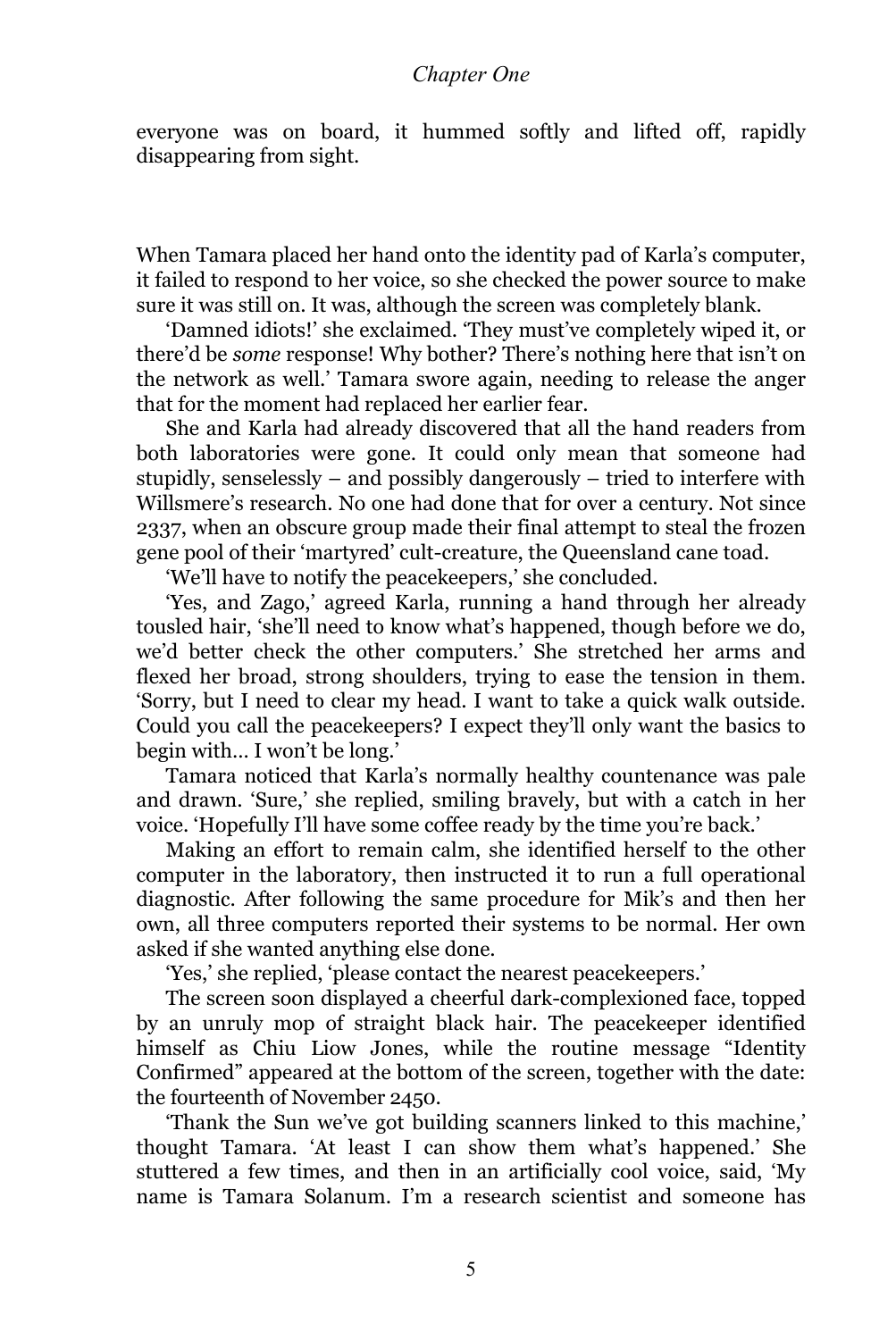assaulted my colleague, Researcher Mik Theophanous, and vandalised our laboratory here at Willsmere. If you wish to verify this report, you can request a scan of Room WL1201.'

The cheerfulness on the peacekeeper's face became a touch less so, and Chiu Liow Jones allowed a hint of surprise to enter his otherwise steady voice. 'That's unusual, and yes, I will scan. Thank you.'

As she waited, Tamara reverted to a childhood habit of twisting a curl around a forefinger, then mentally rapped herself over the knuckles, knowing how distracting it could be to others.

Finally, the peacekeeper said, 'I'll be with you in about ten minutes. Please make sure any witnesses are available.'

Karla returned at that moment, looking a little more like her usual confident self. Tamara stood up, saying, 'You weren't long. I haven't even made the coffee yet.'

'What did they say? I don't imagine they'd get many reports like this.'

'No, I don't suppose they would. A peacekeeper by the name of Chiu Liow Jones should be here any minute.' Tamara busied herself at the room's small servery, glad of the distraction, and handed Karla one of the filled cups. 'We might as well go out front and wait.'

They had barely seated themselves on the steps leading to the building when a Melbourne Peacekeeping Force patrol car arrived. It skimmed over the tops of the massive river redgums surrounding Willsmere before settling on the blue-green lawn. A tall figure wearing a dark blue uniform extricated itself from the driver's seat and strode towards them.

Producing an ID card, and without any further preliminaries, yet with a friendly smile, the peacekeeper said, 'Please, tell me what happened from the time you arrived until now.'

Slightly intimidated, despite his amiable manner, Karla introduced herself and held out a hand, which he briefly shook. Given the circumstances, she managed to relate her experiences in a remarkably concise fashion. Tamara listened carefully, while at the same time closely observing the peacekeeper's face. His expression remained blandly cheerful, although a small telltale quirk of the mouth showed his keen interest. Once Karla's account of the morning's events was finished and recorded, Peacekeeper Chiu Liow Jones asked to be shown the centre. They began with Karla's laboratory, which she shared with Søren Thorup, a zoologist.

'What was in the hand readers?' asked Chiu Liow, after Karla told him what the empty storage cupboard previously contained.

'A couple had copies of certain aspects of our recent efforts to produce new food crops using our own unique genetic engineering techniques. I work together with Søren Thorup, who's here on temporary assignment from Greenland. We're trying to create new environmentally sustainable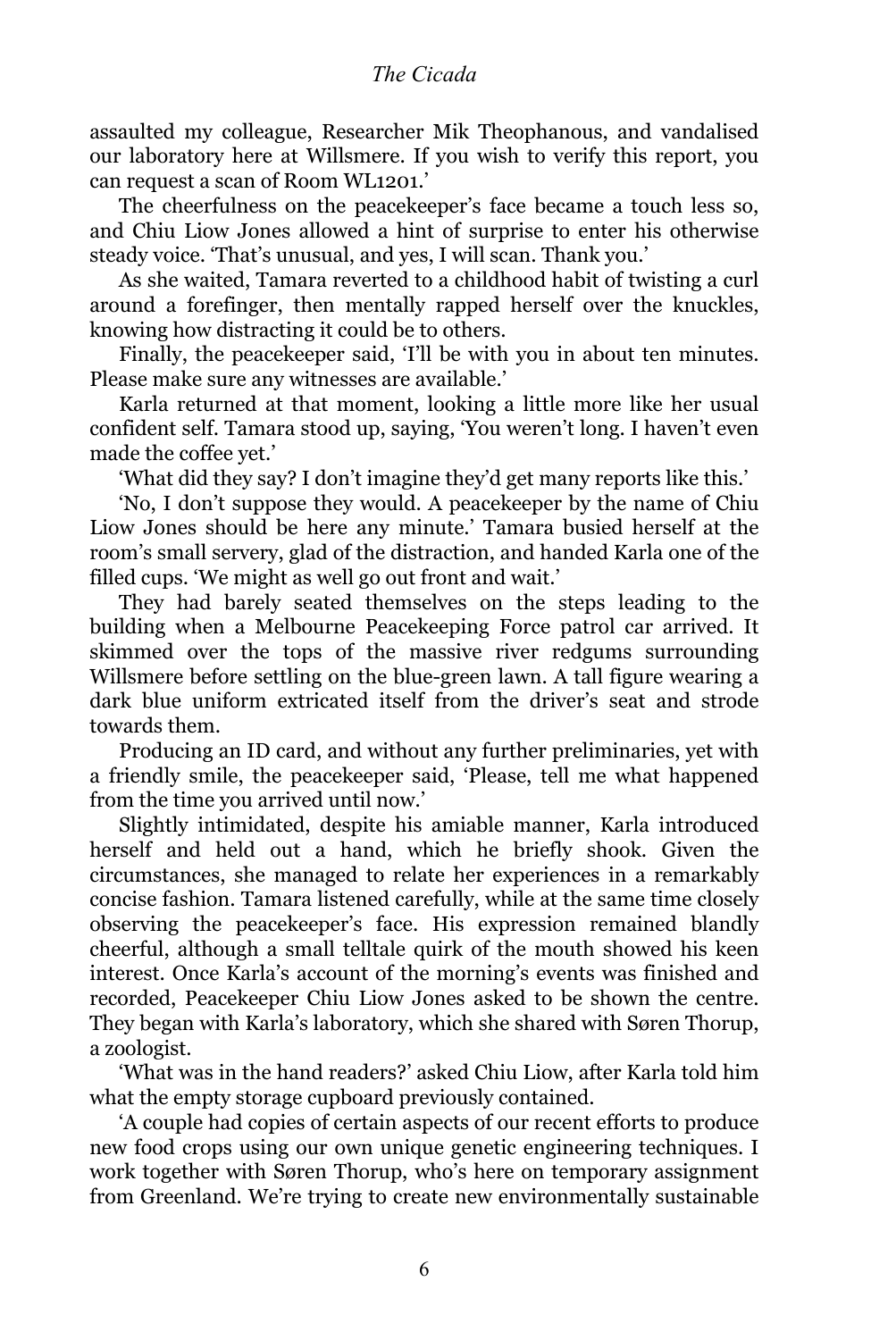and resource-efficient food sources, in the form of plants that have the same type of complete protein normally found only in animals. This type of work's been around for centuries, but for various reasons, until fairly recently, very little succeeded.' Karla kept her voice as steady as she could, although the idea of someone else now having access to some of their more critical work, particularly before it had been thoroughly tested, was unsettling, to say the least.

'How remarkably interesting,' said Chiu Liow, raising an eyebrow. 'Your work is obviously important to both Australia and the Federation. Did the hand readers contain anything else?'

'Yes, one held an earlier version of a knowledge base I've worked on for almost ten years. I'm mapping the DNA of around five hundred newly discovered plant and fungus species. The current knowledge base is linked to an enhanced intelligent decision-making system which models new genetic combinations…and all this has been erased from my computer. There was also a great deal of test data and software we'd developed. Søren's other work, with previously unidentified insects and arachnids, is kept in here too, but *his* computer seems fine.'

'What would happen if something was completely lost?' asked Chiu Liow, frowning.

'It depends what it was, but we have back-ups of everything in our own secure area, as well as on the Luzern network… Surely they couldn't have gotten in there as well!' Karla's voice rose and she put a hand to her mouth, then immediately made an effort to control herself.

'Perhaps they only wanted the actual information and ignorance caused them to accidentally delete your computer's contents,' replied Chiu Liow, noticing how tense both women were.

'No, the computer itself would've prevented accidental erasure,' said Tamara, her tone harsher than normal. 'The only way it could've been done would be by somehow introducing a very large power surge to just this workstation.'

'I see,' said Chiu Liow. 'Have you lost anything that can't readily be replaced?'

Karla pointed to what was left of her reference collection. '*That's* what I won't be able to replace in a hurry. My plant specimens… It's taken me so long to find them all!' She sat down on the nearest chair and gazed up at him, completely at a loss as to why anyone would want to break in and destroy their work.

'Why are these particular plants so important?' The peacekeeper had never before had any reason to look into the details of Willsmere's work.

Shaking her head in frustration, Karla shrugged, then explained that apart from their environmental value and potential medical significance, it was important to their food sciences to have full records of as many potentially edible species as possible.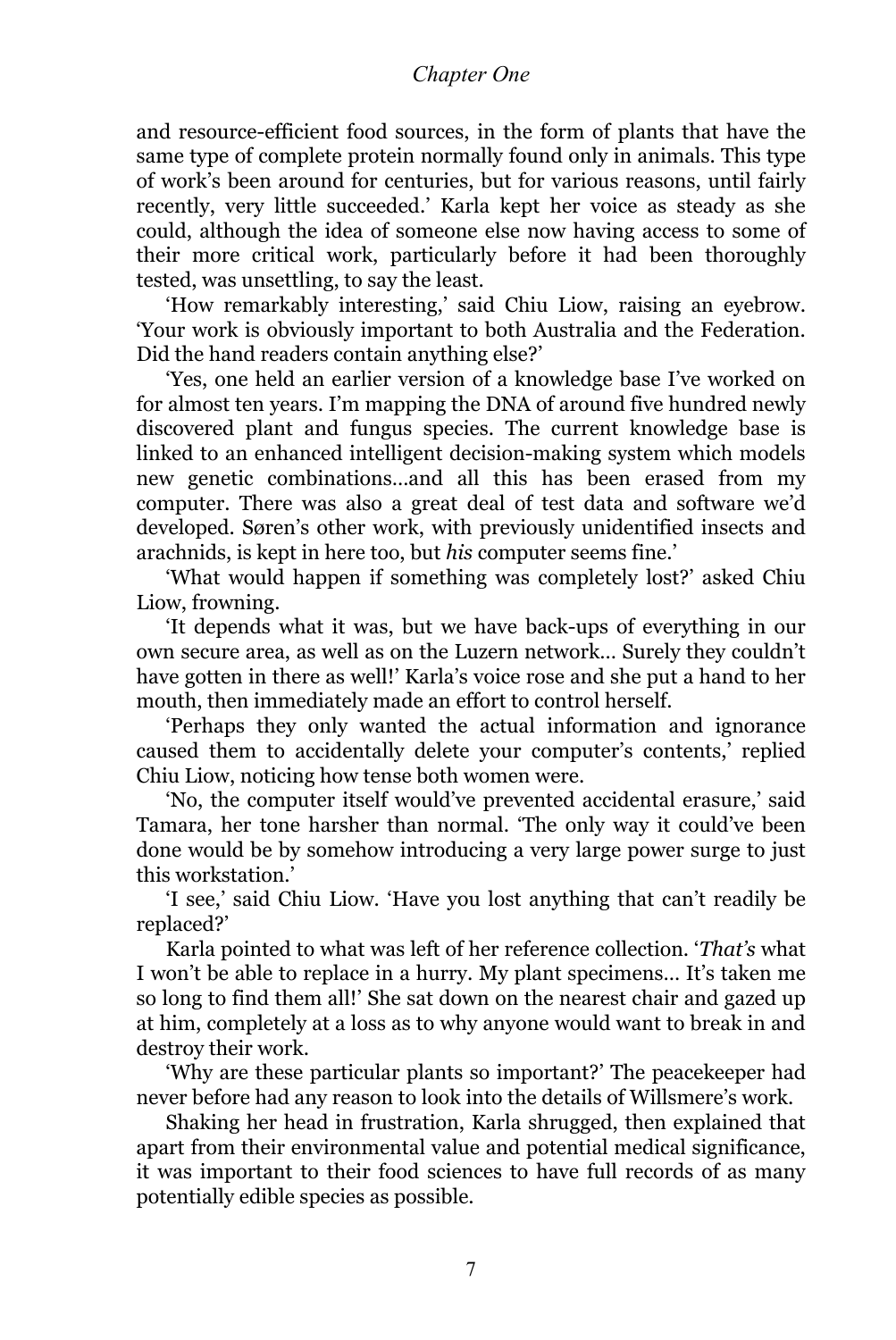'All the sites I obtained them from are recorded, of course,' she continued, 'but a few of the places are murder to get to, and some of the species are extremely rare. Fortunately, we have a full set of duplicates of all my original specimens in the Federation Herbarium in Oslo, together with their frozen gene pools. We also have the DNA and tissue samples from the specimens I've finished with in our secure cryogenics store – which doesn't seem to have been opened – and most of their genomes are now in the knowledge base, but there were still thirty-two to define and enter. The problem is, there's no way I can quickly obtain return samples from Oslo for the ones I still need to work on. They always seem to take forever to do anything…' For a moment, Karla covered her face with her hands, then looked up at him, tears in her eyes.

'You have my sincere sympathy, Karla,' said Chiu Liow, briefly placing a hand on her shoulder. He turned to Tamara, who was now sitting down as well, her arm linked with Karla's – they both needed the simple reassurance of touch.

'What are you and Researcher Theophanous working on?' he asked.

'We do the core research that determines which species and other interventions are required to rehabilitate the forests, grasslands and other natural areas the Federation has decided aren't damaged beyond repair. Part of my role is to work out which regions can survive as true wilderness and which can only be used for plantations, or other types of agriculture. We also mass-produce embryos of the more fragile plants and animals, then use them to re-establish wild populations.'

'Thank you. Now, I need you to answer some questions regarding how entry into the building – and afterwards, the laboratories – could have occurred. I assume you have standard security procedures?'

'Of course we do, Peacekeeper,' said Tamara, rather tersely, 'but you'll have to check with the infotechs at central security to find out if they've authorised anyone for entry without telling us…which I doubt; I'm responsible for liaising with them. Either way, our security system here is still doing the retina scans at the gates and at the main door…which means the identity of whoever got into the building might be in its database.'

'Well,' said Karla, with a slight pressure on Tamara's arm, 'the chances are that there won't be any record. My guess is that everything's been erased by now. Mind you, to do that without leaving any trace would be incredibly difficult. All the security system's transactions are logged, of course.'

Chiu Liow hesitated before replying, but quickly realised that without too much trouble – he hoped – it should be possible to obtain help from the Federation's Special Investigation Unit to look into the issue. Still, security matters aside, there was enough for him to follow up that didn't require their specialist personnel.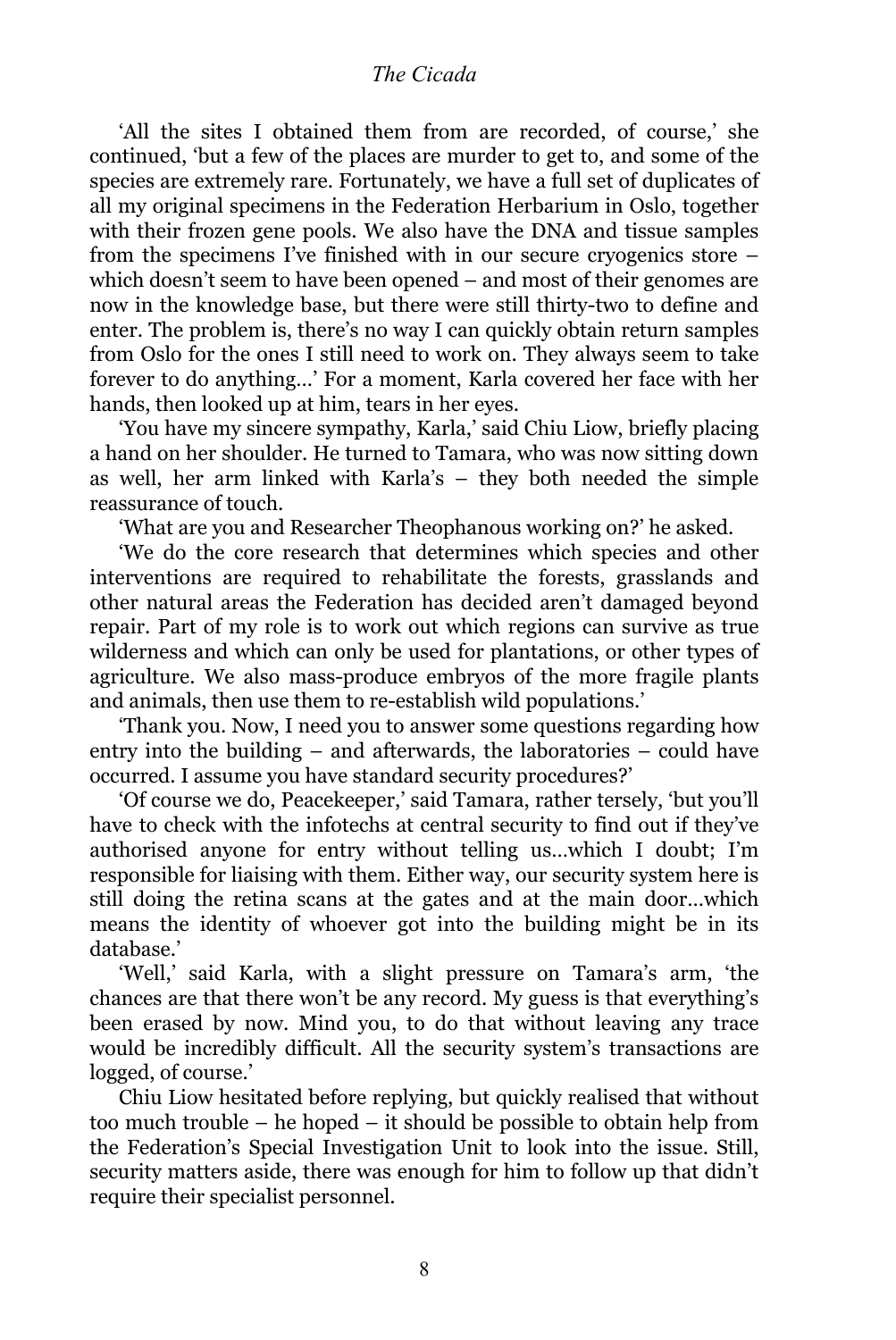'Yes, I imagine the records *would* be gone by now,' he said, frowning slightly. 'So, presumably Researcher Mik Theophanous isn't implicated. I see no logical reason for him to sabotage your work and then arrange for someone to assault him… Have either of you determined whether his computer, or anything else in the laboratory, or for that matter, anything in the remainder of the building, has been interfered with?'

'I've run a check on both Søren and Mik's computers, as well as my own, and they've verified themselves to be fully functional and intact, but we haven't had time to check either lab thoroughly…and certainly not the rest of the building,' replied Tamara, brushing a curl away from her face. 'It'd take ages because it's so big, but our building maintenance computer will know whether anyone's entered other parts of the complex since Karla and I left yesterday, at around  $22:30 - if$  the records haven't been changed, of course.'

Chiu Liow nodded. 'Very well. Thank you.'

'Do you want to see the other labs first, or the scanner records? We can show you where the console's located.'

'I think it would be best if you check your own laboratories after we have seen what the security system has to tell us,' he replied, in his oddly formal manner and with another gentle smile. 'I am quite certain you can be trusted to let me know of any disturbances you might find, but at this stage, please do not clean or tidy anything away. I will call in our forensics team to examine your laboratories, the grounds, and the remainder of the building.'

During their walk to the security console, Chiu Liow had the opportunity to observe his companions. Tamara appeared to him to be of Anglo-Celtic descent, with short brown curls, grey eyes, fair skin, slightly stubby nose and a wide, friendly mouth. She seemed like someone who lived firmly in the present. Karla showed her northern European background in her greater height, broad shoulders, high forehead, fair hair and bright blue eyes. Despite being understandably upset, her mouth had a determined look, and he could imagine that once the trauma of these events had been dealt with, the work destroyed last night would be painstakingly reproduced, no matter how long it took. Casting a surreptitious glance at their left hands, he noted that neither of them wore a fertility ring, which didn't surprise him as he estimated their ages to be only in their early thirties.

They turned a final corner then waited outside a large, plastiglassenclosed room containing, Tamara told him, the computer and the robotics controlling Willsmere's security, internal climate and general facilities. The door opened for them after routine retina scans confirmed their identities. Karla requested a report of everyone who had entered the building and its rooms since midnight the previous day and the present time. The screen neatly tabulated times, rooms and names. All the names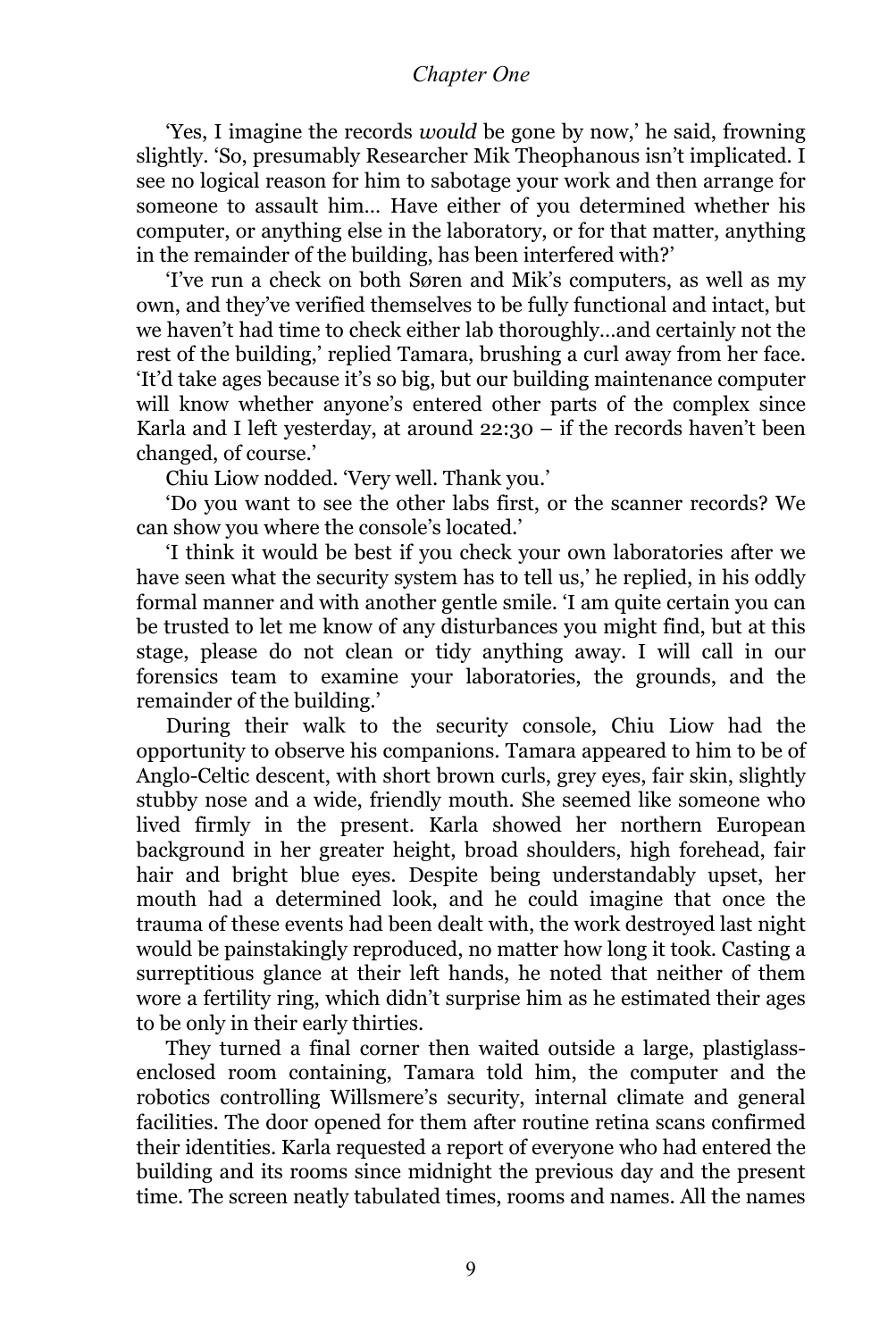– other than those identified as the two ambutechs and the peacekeeper – were those of staff members. Mik's name was shown as not having left until this morning, but otherwise, Karla and Tamara were the last to leave yesterday and the first to arrive today.

Karla, out of habit, thanked the computer, which replied that she was welcome, its tone soft and somehow reassuring. Nevertheless, she could feel herself becoming faintly nauseous and briefly laid her hand against the hard, cool surface of the console. The information confirmed that either a staff member was involved and had somehow managed to bypass the security system, or their database had indeed been altered during the night.

'We will need to interview them all, as well as the information technologists at the central computer site,' stated Chiu Liow, echoing Karla's thoughts. 'Would you be so kind as to ask for a full set of identification records?'

To his surprise, the request was answered by the computer without Karla having to repeat it. 'Ah, I see,' he said, peering at the screen. 'I have right of entry to this building and to this room, so I suppose I also have rights to certain information held in this system. Presumably it can all be transferred to my comlink?'

'Yes, it can,' said Tamara, 'but because you don't normally work here, you'll have to enter your ID number for confirmation, together with your handprint.'

Chiu Liow did as she asked and the computer announced that the records had been successfully transferred. 'History has a depressing tendency to repeat itself,' he murmured, checking his comlink to make sure he had the information.

'What do you mean?' asked Karla.

'Oh, I have a strong interest in ancient architecture, which inevitably leads to a study of history and social trends. I find it helps me understand my role as a peacekeeper, so even though these types of crimes might be uncommon now, they weren't in the past.'

'Look, I don't want to appear unconcerned,' interrupted Tamara, frowning, 'but could we postpone the chitchat until we at least see how Mik's doing?' She had become red in the face as she spoke. 'Sorry, I don't mean to be rude, Peacekeeper Jones, it's just that I'm finding it hard to deal with the idea that a member of staff, either here or at central security, is involved. In fact, I'm finding it almost impossible to believe any of this has happened!'

She turned away, embarrassed by her brief outburst, and asked the computer for an update on the condition of Researcher Mik Theophanous. After a brief delay, the screen cleared to show the face, identity number and name of a medcentre practitioner, who was able to give her the information she asked for.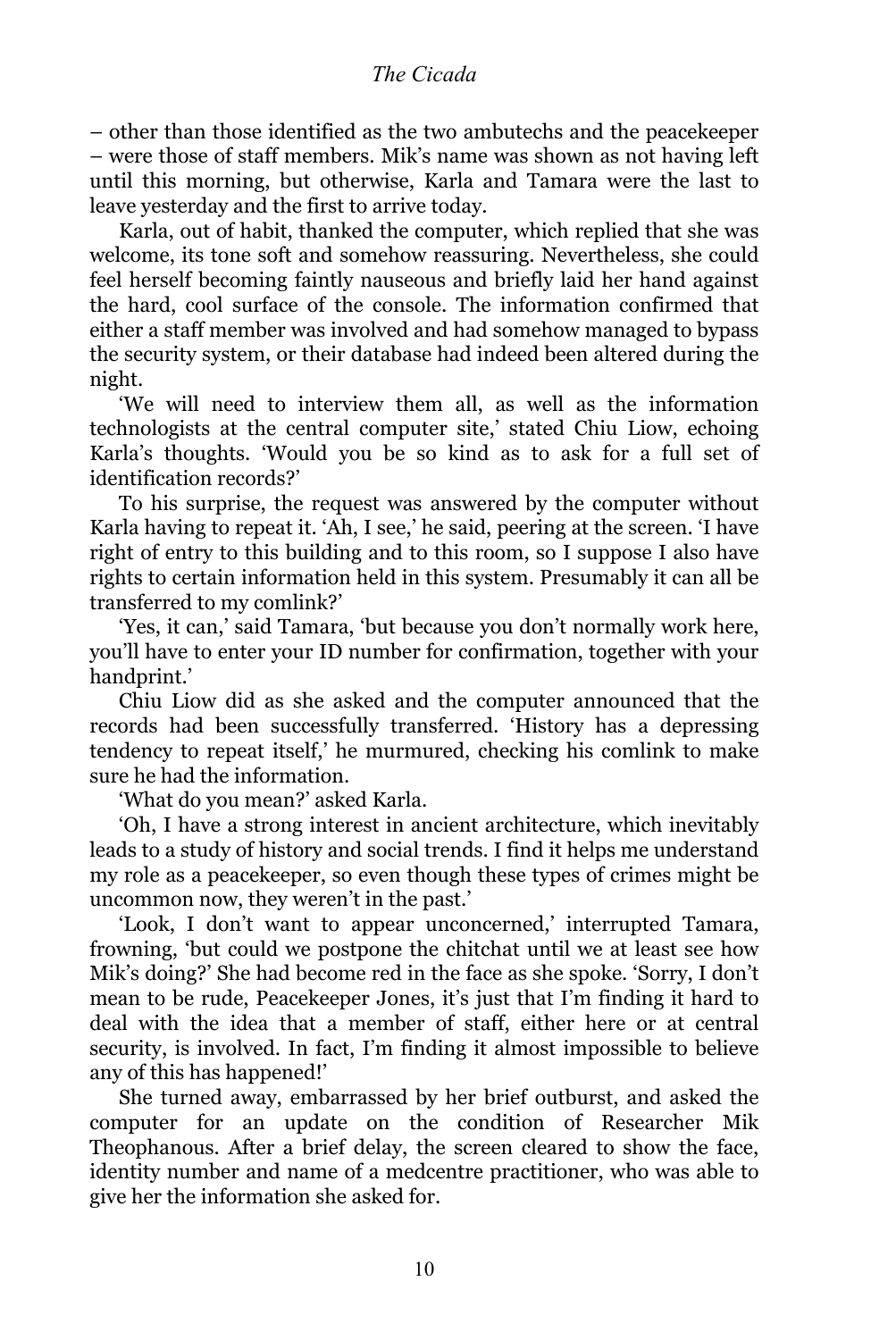'Researcher Mik Theophanous is now conscious and has no serious injury, Researcher Solanum. He'll be well enough to leave here by tomorrow morning and has requested that you take him home at 11:00. The injuries to his head appear to have been caused when he was struck from behind with a heavy object and then fell onto something with a sharp edge. The cut on his forehead may even have happened afterwards if, for example, he wasn't rendered unconscious and turned to face his attackers. Either way, his injuries should heal within two weeks. Also, he may have been sedated, since neither blow would have caused him to remain unconscious for long. However, we found no trace of anything in his bloodstream.'

The practitioner paused for a moment to see if Tamara had any questions, but as she didn't, continued: 'After tomorrow, he won't need any medication or other treatment, so unless there are unforeseen complications, I won't be allocating any home aftercare. Unfortunately, he suffered concussion and at this stage is unable to speak with us about what happened. To help him recover emotionally, I suggest you attempt to talk it through with him at the earliest opportunity. Although,' he added, with eyebrows raised, 'I gather he actually has three cats. He must be an extremely well-adjusted person!'

'Thank you, Practitioner Sanderson,' said Tamara, managing a small smile. 'I'll be there tomorrow at 11:00.' Turning to Karla, who had brightened a little at the news, she exclaimed, 'Well, that's a relief! Though I must say, it all sounds really weird. Anyway, I'll tell him what's happened here today...so maybe he'll be able to talk to you soon, Peacekeeper Jones.'

Tamara led the way to the building's main entrance, a rather vague expression on her face. Noticing, Karla smiled for the first time that morning. She had seen that look before, but never, until now, associated with Mik Theophanous.

While the two women examined their laboratories, Chiu Liow made arrangements for the forensics team to attend, then indulged himself in a short but leisurely stroll around the grounds of Willsmere – even though, outside, the full heat of the day felt almost as if he had stepped into a furnace.

Bellbirds echoed loudly throughout the grey-green forest nearby, contrasting strangely with the harsh cries of aggressive wattlebirds. An intricate cobweb, spun during the morning by an ever-industrious spider, caught his eye as he passed. In its centre, the owner waited patiently inside a curled-up leaf for its first meal to arrive. Smiling, Chiu Liow wished it luck.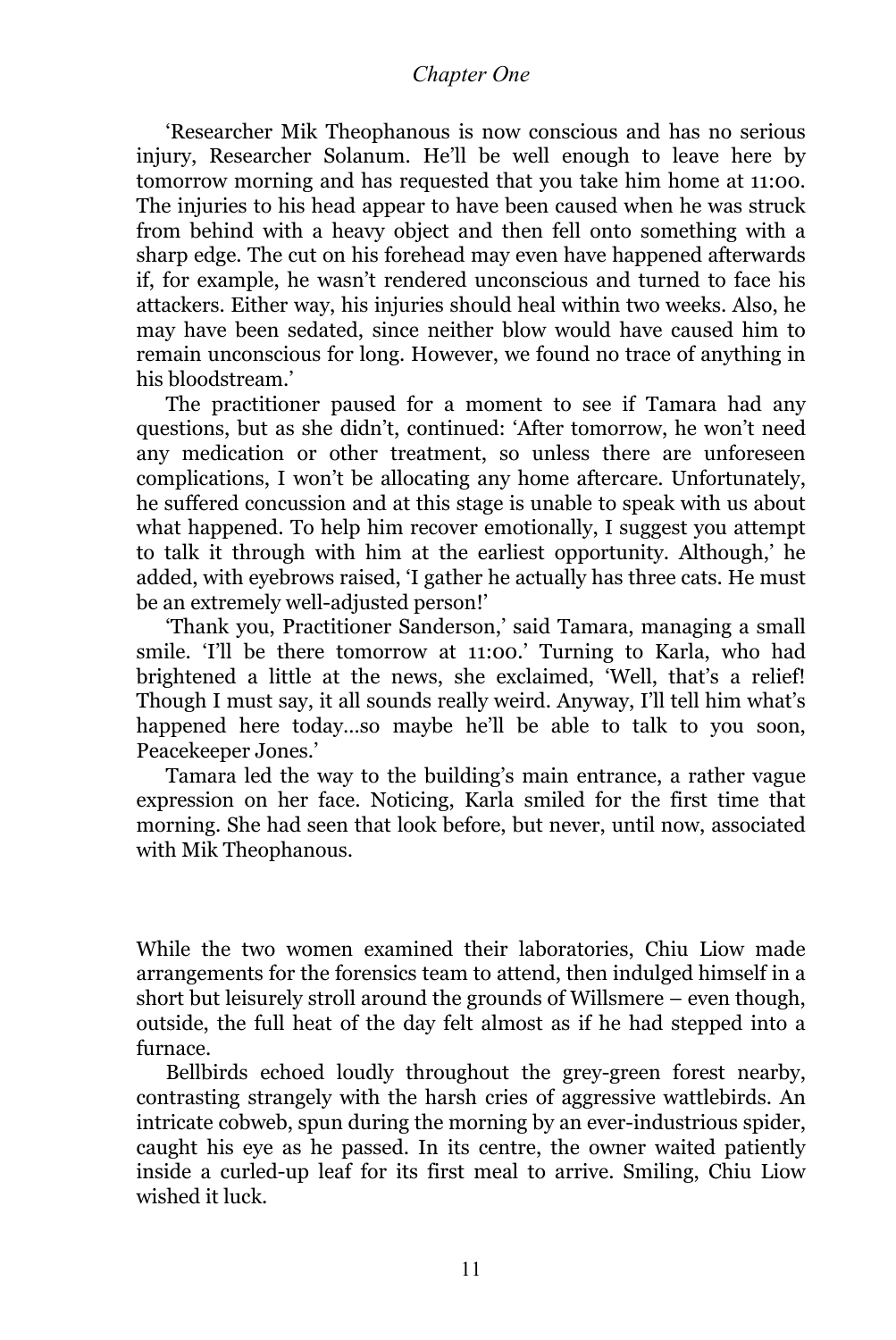Earlier, as his patrol car approached the research station, the peacekeeper had reverently admired Willsmere's impressive nineteenthcentury towers, and he now silently gave thanks to the people of the twentieth century for having the foresight to preserve so much of the building, as well as its ancient trees. He slowly passed his hand over the ornate brickwork of the original boundary wall, then gazed up through the dense canopy of a gnarled oak. Chiu Liow realised that Willsmere must once have been a landmark – before the older, low-lying, coastal regions of Melbourne were partially submerged during the late twentyfirst century, due to the effects of global warming. The immense complex now sat at the top of a gentle rise leading down to the mouth of the Yarra River, several kilometres away. It overlooked a city which had become the 'Venice' of the south, replacing the ancient and entrancing original. 'Such a pity,' he thought, with a sigh. 'So many beautiful places lost forever.'

Even Willsmere's history was a sorrowful one, and despite the heat, he shivered, imagining the tragic lives of the inmates of this former 'Kew Lunatic Asylum'. Were the patients of the nineteenth and twentieth centuries able to appreciate the beauty of their surroundings? Or had the beauty been created to allow the community to congratulate itself on its willingness to give only the 'best care' to those unfortunates? What were the words he had once read about Willsmere in the National Australian Library? "It has been too big a problem for people to consider and they have shuddered and walked away."

Shaking his head, Chiu Liow walked on a little further, thinking about all the old cities that were once situated conveniently by coastal harbours or large rivers. The ancient centres of inner London, Stockholm, Copenhagen and Amsterdam were now ghostly ruins, surrounded by water and inhabited by shadows, while the newer, and yet still relatively old, cities of Vancouver, Miami and New Orleans had been destroyed by the unleashed violence of tidal waves. The tidal waves followed a worldwide series of massive earthquakes, during which Japan and the American state of California were destroyed, together with countless other vulnerable regions and low-lying island states.

Many historic inland sites had succumbed as well – to the wreckers' ever-hungry machines in the drive to find more living space for both the world's refugees and its burgeoning population. There was neither the time nor the will to preserve the ancient monuments, artworks and buildings as the multitude of wars and other catastrophes of the twentyfirst and the twenty-second centuries finally drove Earth's people into a desperate fight for survival.

Melbourne was more fortunate than many other coastal cities, being sheltered from the worst storms by Port Phillip Bay. Some of the older buildings in the central area were lost, but those which had been well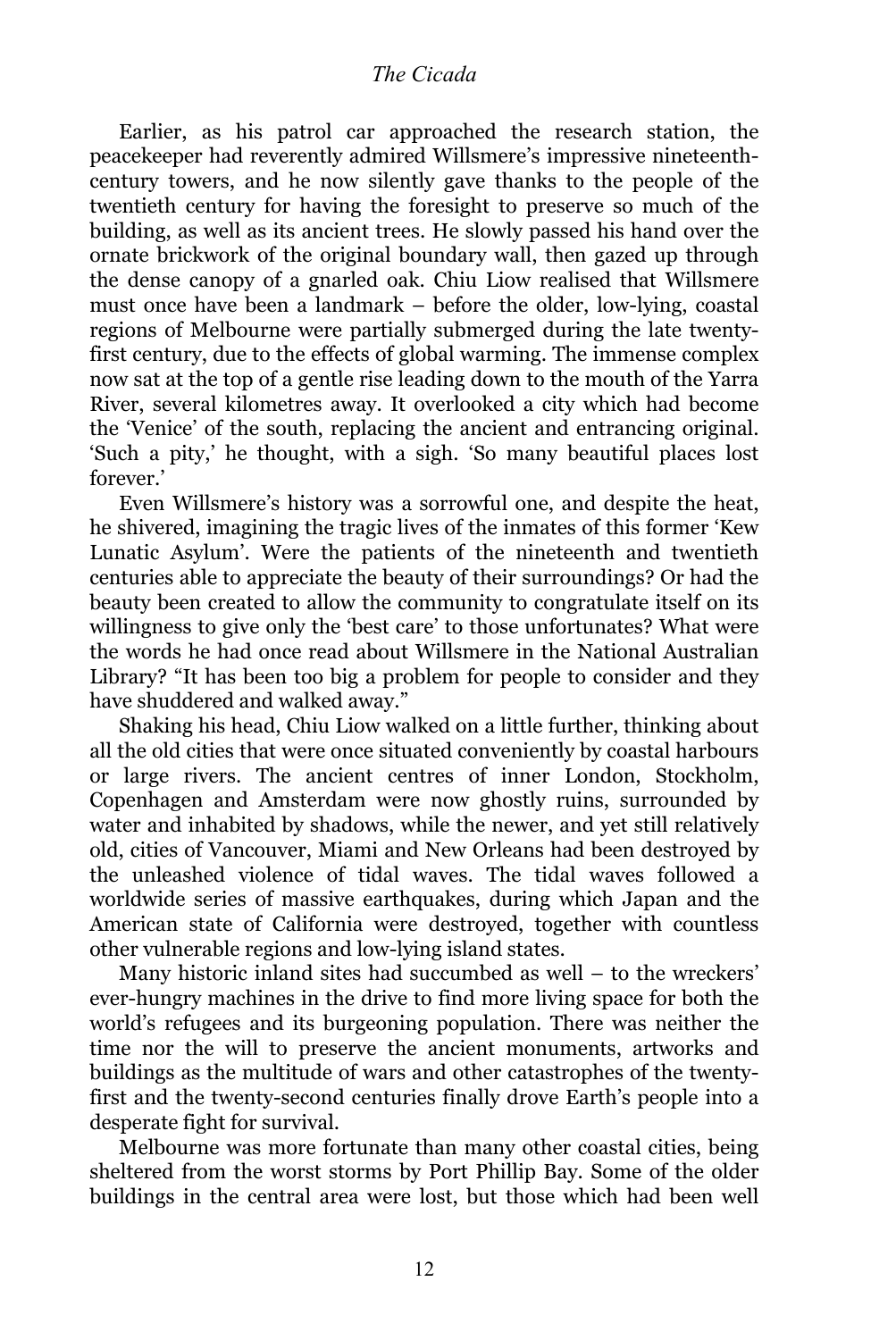built, or were strategically placed on the summits of low hills, survived as islands in a shallow and gentle sea. The noise, smell and dirt of the city's streets were, in time, replaced by the grace and silence of solar-electric powered watercraft. The walls of the buildings, once covered in grime from exhaust fumes, returned to their original colours, and after almost two hundred years, the sunlight now sparkled on clean waters.

Narrowing his eyes, Chiu Liow looked into the distance, bringing himself back to the present. 'We survived,' he thought soberly, 'even though our ancestors didn't leave us much!'

'Your report is not the first to reach me, Karla,' said Federation Research Coordinator Zago, her face creased with a thousand wrinkles and her voice holding the slight quaver common to those of extreme old age. 'Here in Luzern, we have received news of two similar incidents: one from Brazil, three months ago, and the other from your sister laboratory in Queensland, just twenty minutes before you called. Unlike you, they were fortunate at the Lamington station not to have anyone working late, which meant no injuries were sustained.'

'I see by your face I have upset you with this news,' Zago continued, using the more formal language of her generation and background, 'and I am sure the violence will have disturbed you all gravely, so please replay this transmission for Mik. I want him to understand how deeply I sympathise with him.'

'Yes, I will. Thank you… But what happened at Lamington?' Karla found herself tensing as she waited for the reply.

'We are greatly puzzled by the damage there. Like you, some of their results were erased from one of their computers. This is only a minor inconvenience, of course, and although the plant stocks still under indoor culture were harmed, I am thankful to report that they were not entirely destroyed. However, this, together with the loss of a large number of their test plants, will delay the outcome of their outdoor growth trials by some one and a half years. Naturally, we will coordinate extra personnel to assist you in developing a fresh set of embryonic plants for them, once they have established what was lost. How long do you estimate it will take you and your colleagues to determine exactly which losses *your* laboratory has sustained?'

'I can tell you now. We were incredibly lucky in one way, because our frozen gene pools are completely intact. I don't know if whoever did this ran out of time, or was scared off for some reason, but I'm thankful to say that they didn't get around to vandalising any other labs – only mine. The embryo cultures in Mik and Tamara's lab are untouched, so the only real loss is my original species collection. Fortunately, Søren's set of little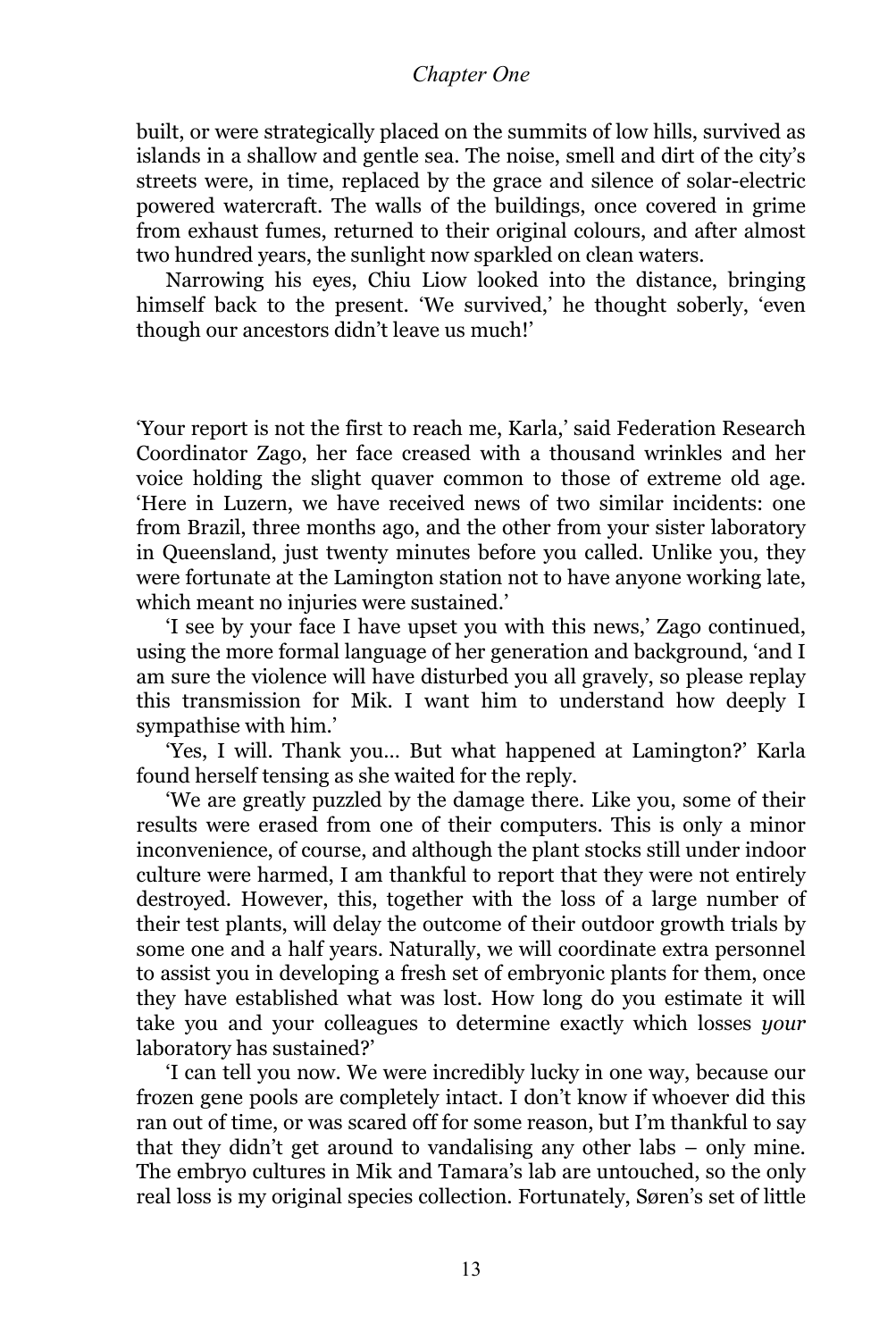creatures hadn't yet been transferred from Lamington... Oh!' Karla's eyes widened. 'Zago, are you sure *they* weren't damaged?'

'Ah, yes, Karla… Do not excite yourself unnecessarily,' murmured Zago. 'I will arrange for a transfer of samples from Oslo once you give me a complete list of what you require. If *I* do it, they may move faster than they would for you. Also, if they realise there has been no culpability on your part, they will be more ready to part with their treasures.' She chuckled at the thought of overcoming their bureaucratic resistance, then added, 'In the meantime, in case it is needed, I will arrange a permit for you to return to the sites from which you obtained the specimens.'

'Thank you, Zago.' Karla felt both relieved as well as a touch foolish. She should have realised Zago would deal with the situation promptly. Their Research Coordinator was a precise and meticulous woman, with almost eighty years experience in the ways of the scientific community and its necessary – although at times excessively irritating – flock of seatwarming functionaries. 'What happened in Brazil?' she asked. 'We haven't heard anything about them.'

'The event was not reported to either the public or to anyone outside the immediate circle of people who needed to know. We felt the news would only cause widespread alarm and that no benefit would be gained by notifying other centres. The local peacekeepers could find no trace of the perpetrators, nor any sane rationale behind the attack. However, the fact that there now appears to be a pattern of incidents changes the situation. A comprehensive report will be sent to everyone in our network, as well as to the Federation's Special Investigation Unit.'

'What about the staff? Was anyone hurt?' Karla kept her thoughts to herself. For once, Zago was wrong. They should have been told.

'I am sorry to say that two of our researchers, Eduardo Arreza and Sirinya, were injured, but thank goodness, not seriously. Unfortunately, they were unable to identify their assailants in any way.' Zago briefly shook her head and frowned. 'None of their computers appear to have been tampered with, but some of the frozen plant and animal embryos were, regrettably, stolen. No fungi were lost, however, because we think the perpetrators were disturbed at this point by the no doubt unexpected return of Eduardo and Sirinya.'

'I see!' exclaimed Karla, shocked. 'I'm so glad they're all right… What do you think the FSIU will do?'

'I expect they will liaise with the local peacekeepers and provide enough resources to ensure the investigation proceeds without delay. Presumably they will also ensure security measures in all our centres are thoroughly examined and improved where necessary. Now, Karla, is there anything else I can do for you before I go?'

'No, thank you. The forensics team is here at the moment. Once they've finished going through everything, I'll concentrate on cleaning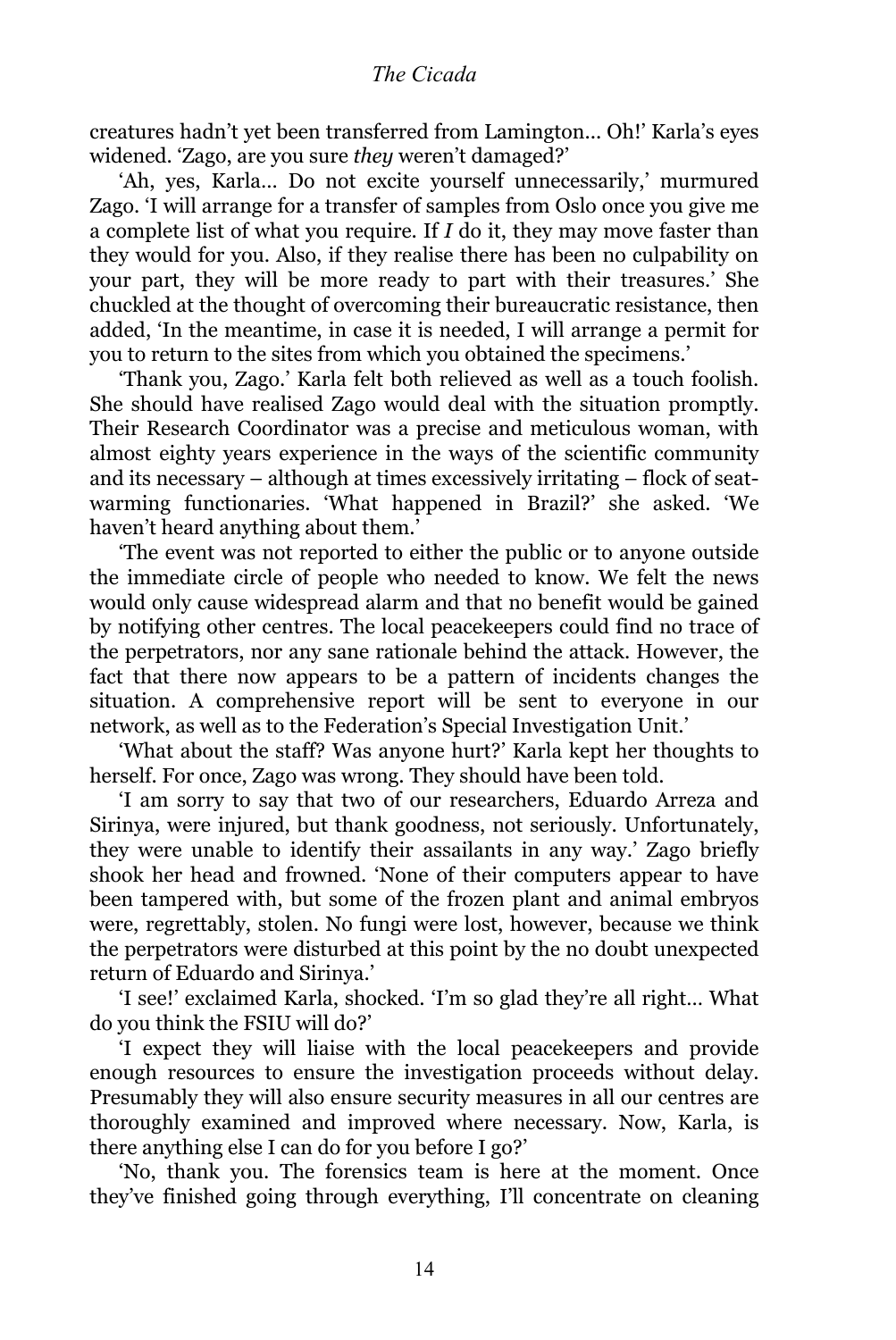up. I think we'll all feel a lot better once we've sorted out the chaos. I'll let you know if anything new turns up.' Karla tried to smile, but failed.

Understanding, Zago nodded and bade her a fond farewell. Karla returned the greeting then closed the connection, preoccupied and deeply disturbed by the news the Federation Research Coordinator had given her.

When Tamara went to the medcentre the next morning, she found Mik sitting up and watching Fliedermus perform graceful gymnastics on the curtain bars surrounding the bed. Quite clearly, there was very little wrong with either of them.

'Hi there, Mikko. Want to go home?' said Tamara, with a grin of relief. The dark smudges under her eyes showed how difficult it had been to sleep after a long day cleaning up the mess at Willsmere, as well as dealing with the news of the attacks on the other two research stations.

At this point, Fliedermus scampered to a spot above Mik's shoulder, hanging by her tail and dangling a furry face directly in front of Tamara's. The creature burbled happily, batting at her hair with one paw, then suddenly, with an extraordinary display of aerodynamic agility, up-ended and leapt into Tamara's arms. When she nearly fell backwards with the weight, Mik burst out laughing and Tamara simply had to join in. She gave Fliedermus a kiss on the nose, then handed her to Mik, saying, 'Here, take your cat and let's get you out of here.'

Mik climbed out of bed with some difficulty, as his beloved feline was by this time sitting on his chest. 'Come on, move!' he implored her.

Pretending to be insulted, Fliedermus leapt to the floor, built up speed, and skittered sideways towards the door, arching her back and tail as she went.

'If she's like this now, you'll have to help me when I get home to the others,' said Mik, smiling as he watched Fliedermus. 'They'll probably be hysterical. I don't suppose anyone thought of telling them where I was?'

'As a matter of fact, yes, we did. I went to your house, let myself in, and got pounced on by Red Matilda. She glared at me for ages before getting my message that you were okay and that I had no intention of invading your privacy! Meanwhile, Possum was hiding under the bedcovers. She poked her nose out just as I was going, so I hope she came out later to eat what I left for her, assuming Red didn't grab the lot. That cat's a monster!'

'Well, I didn't name her Red Matilda for nothing. Haven't you read any twentieth-century history?' said Mik, with a teasing grin. 'Anyway, Fliedermus is creating havoc. We'd better move, and I'm sorry, but you can't watch while I get dressed!'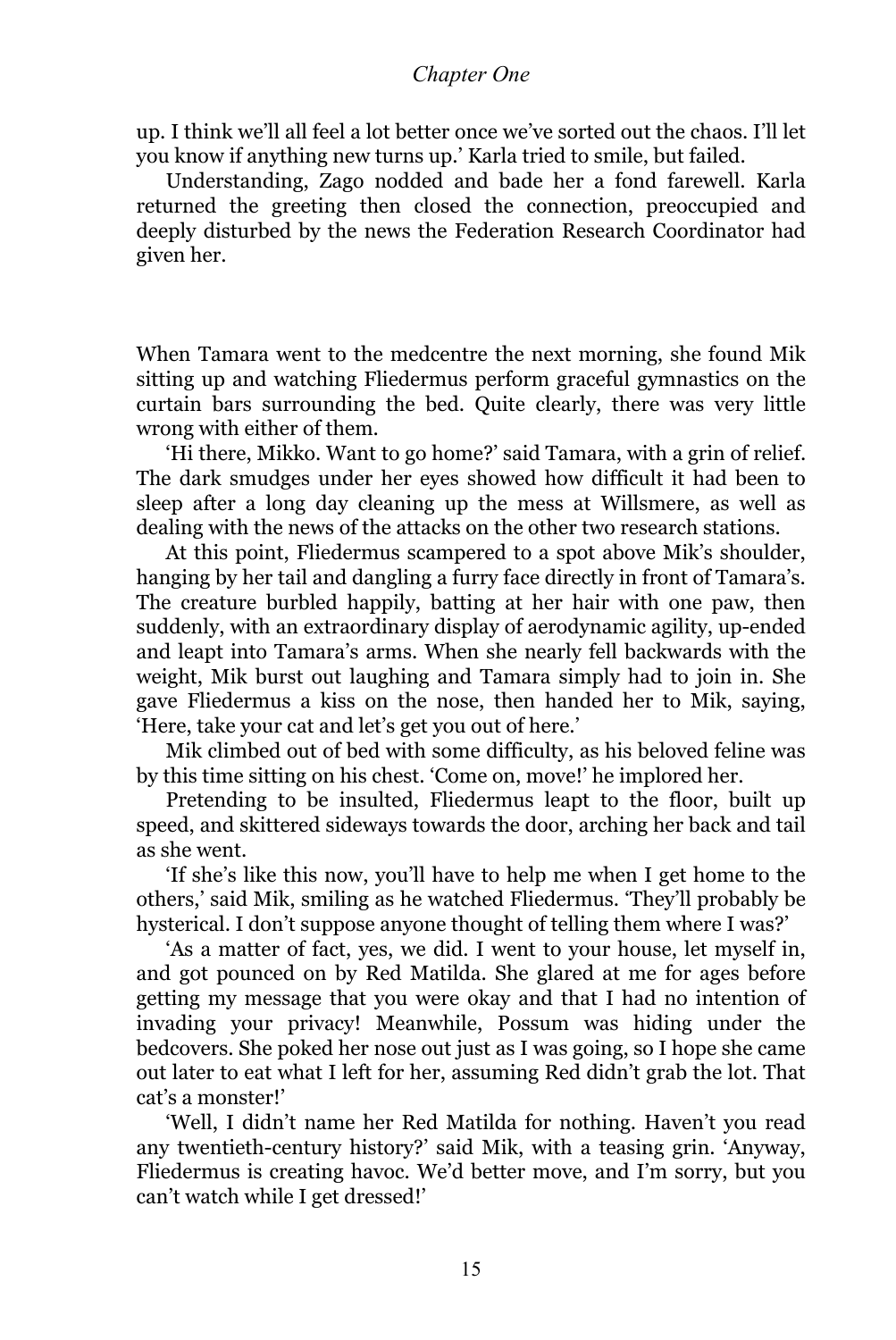Tamara poked her tongue out at him, but obediently turned around while he put on the clothes she'd remembered to bring. He really did look wonderful, she thought, studying him for a moment after he tapped her on the shoulder to let her know they were ready to go. Even being attacked and spending a night in a medcentre had done nothing to change either his sense of humour or his general appearance. If it weren't for the mark on his forehead, it was almost as if nothing had happened.

They presented themselves at the main reception area, where Mik pressed a thumb against the keypad of the computer with "Patient Arrivals and Departures" displayed on its screen. After the usual exchange of information, and once he'd been issued with a record of stay and aftercare instructions, Mik and Tamara left the building, led by an overjoyed Fliedermus. Outside, the small blue flowers of the trafficway's living surface spread before them in a dense carpet. Its beauty and delicate scent seemed to invite them to enjoy the warm, sunlit day.

'According to my aftercare schedule,' said Mik, briefly putting an arm around Tamara's shoulders, 'I'm supposed to go home and rest. Furthermore, I'm to have 'a close friend' with me until morning. Do you think you'd qualify?'

When Tamara mumbled something indecipherable, Mik laughed, his voice rich and deep.

'I do believe you're blushing, Researcher Tamara Solanum. Would you rather I contacted Søren? He should've returned from Lamington by now. I'm sure he'd be enthralled at the idea of spending a day and a night by my bedside, instead of advancing the cause of science by another twenty-four hours.'

Fliedermus gave his game away by rubbing herself against Tamara's legs, purring loudly. Tamara giggled and looked him straight in the eye. 'If you want to tease people, my friend, you'd better leave your cat at home.' Mik pretended to be chastened, but utterly failed to convince her.

The two friends walked on towards the medcentre's public callstation, Mik in his usual lively way and Tamara matching his stride. When she entered Mik's address code into its small, robust terminal, the screen glowed yellow and showed the message "Transport in 5 minutes". As they waited, Tamara told him what had happened at Willsmere while he was unconscious. It appeared the practitioner in charge of his treatment had already given him the basics, yet although Mik was recovering well, he still had no memory whatsoever of the night's events. He could only remember working peacefully, listening to his music – then waking up in the medcentre bed with Fliedermus asleep by his feet. He now found it hard to control a sense of complete outrage at the wanton destruction of Karla's work. Nevertheless, he also had to admit to feeling relieved that so little damage had been done to his or anyone else's.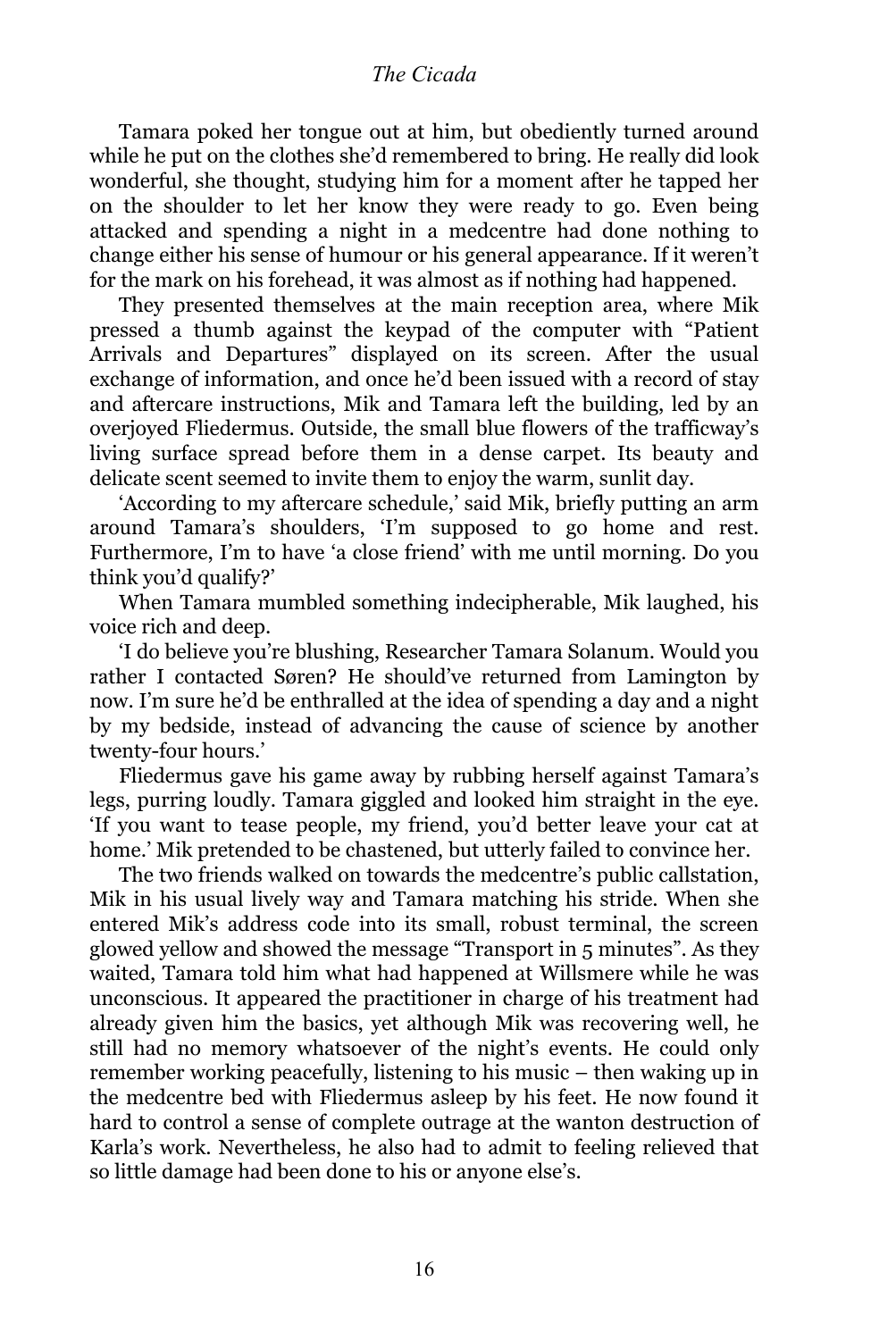Once their transport arrived, they both sat quietly during the short trip, not wishing to discuss such sensitive matters in public. When they were alone again, as they walked, Tamara continued her description of the events and gave him the news from Research Coordinator Zago. Mik said very little. It was all too much to take in.

By the time they arrived at Mik's home, the sun glinted on its greenhouse entrance, where, inside, a riot of greenery and brilliantly coloured flowering plants displayed the botanist's vibrant taste. When he pressed the security keypad with his thumb, the door slid aside to admit them. Following the circular staircase down into the house proper – which as a private dwelling in this particular part of the city was built below ground level – they entered the main living room, which was lit by a plastiglass sun dome in its ceiling. The temperature of the house was kept within reasonable limits by the insulation of the earth surrounds, so the room felt delightfully cool and the air fresh and pleasant. As was customary, the building had self-sufficient energy, water, and waste disposal systems that supplied fertiliser for the small outdoor garden of food plants, which Mik tended with loving care.

As soon as they walked in, an enormous golden-red cat leapt from an armchair and bounded over to greet them. Mik crouched down to rub his face against hers, laughing as Fliedermus attempted to swat Red Matilda's waving, bushy tail. Red Matilda turned and cuffed her playmate over the ear, and then the two capered around the room, rolling over each other in their excitement. A little grey head appeared from beneath a ruffled floor rug and the smallest of the household's trio of cats appeared: Possum. As Mik stood up, she sidled delicately up to him to wind herself around his legs, purring noisily. Tamara bent down and, with some effort, managed to pick her up. Possum immediately nestled into her cradled arms.

Leaving the other two cats to their antics, Mik, Tamara, and her furry bundle, went through to the kitchen, where Tamara collapsed thankfully onto the nearest chair. The worry of the past twenty-seven hours eased as the cat's effect on her began to take hold.

'Mik, I think you'd better take Possum away from me. She's nearly sending me to sleep.' Possum immediately stopped purring and snuffled into Tamara's ear.

Rubbing the side of his slightly crooked nose, Mik quirked his eyebrows and said, 'Apparently I'm not allowed to remove her. We wouldn't want to risk sending her back under the rug, now would we? I'll keep you awake by creating a midsun masterpiece. What would you like with your food, Tamara? A good pinot grigio or a nice soft merlot?'

'Well, neither. You're supposed to be taking it easy and definitely not drinking alcohol. How about you sit here with Possum and I get something for us both instead?'